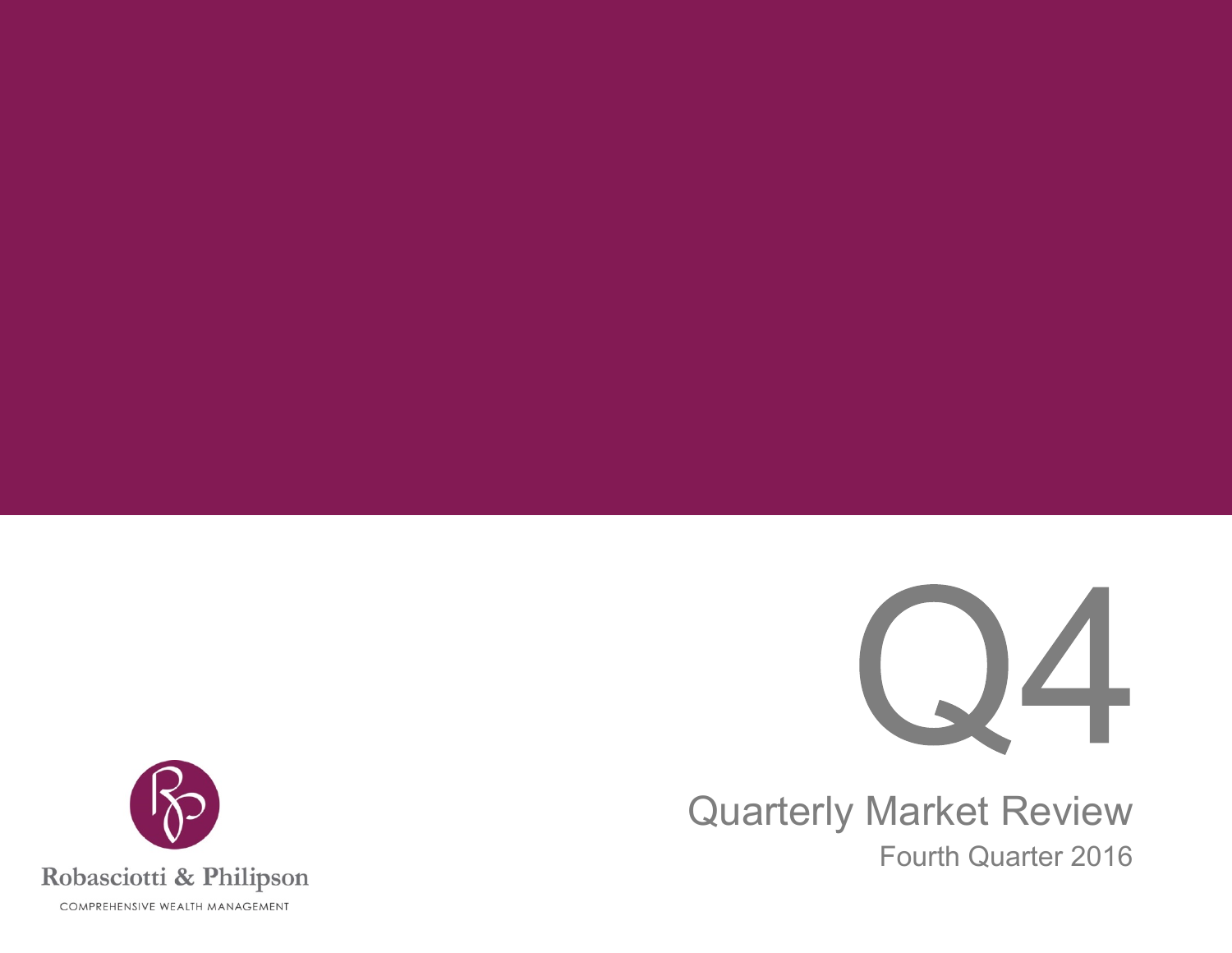## Quarterly Market Review

Fourth Quarter 2016

This report features world capital market performance and a timeline of events for the past quarter. It begins with a global overview, then features the returns of stock and bond asset classes in the US and international markets.

The report also illustrates the impact of globally diversified portfolios and features a quarterly topic.

### Overview:

Market Summary World Stock Market PerformanceWorld Asset ClassesUS StocksInternational Developed Stocks Emerging Markets Stocks Select Country Performance Select Currency Performance vs. US Dollar Real Estate Investment Trusts (REITs) **Commodities** Fixed Income Impact of Diversification Quarterly Topic: The Power of Markets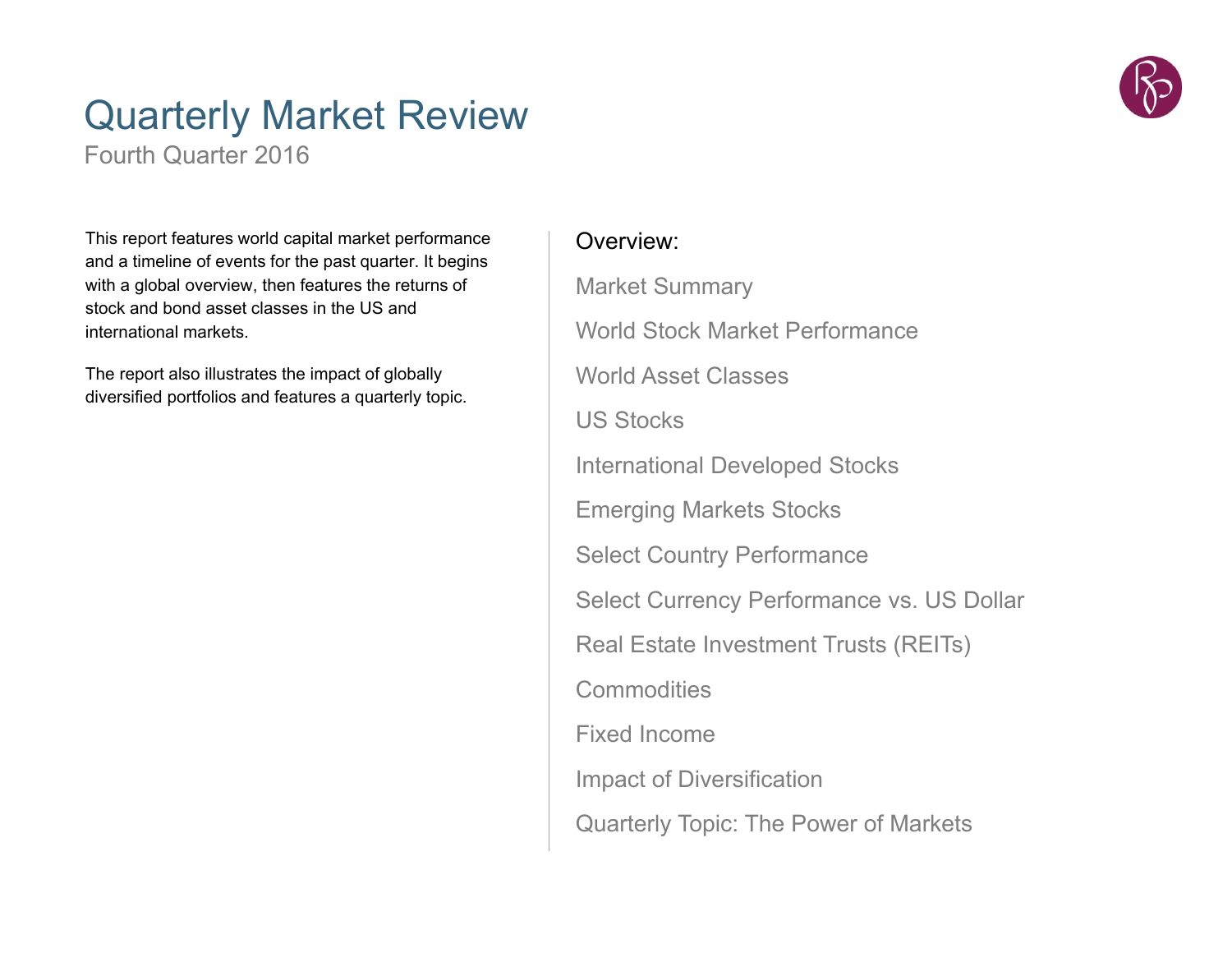

## Market Summary

Index Returns

|                        | <b>US Stock</b><br><b>Market</b> | International<br><b>Developed</b><br><b>Stocks</b> | <b>Emerging</b><br><b>Markets</b><br><b>Stocks</b> | Global<br>Real<br><b>Estate</b> | <b>US Bond</b><br><b>Market</b> | Global<br><b>Bond</b><br><b>Market</b><br>ex US |
|------------------------|----------------------------------|----------------------------------------------------|----------------------------------------------------|---------------------------------|---------------------------------|-------------------------------------------------|
| 4Q 2016                |                                  |                                                    | <b>STOCKS</b>                                      |                                 |                                 | <b>BONDS</b>                                    |
|                        | 4.21%                            | $-0.36%$                                           | $-4.16%$                                           | $-5.11%$                        | $-2.98%$                        | $-2.21%$                                        |
|                        |                                  |                                                    |                                                    |                                 |                                 |                                                 |
| Since Jan. 2001        |                                  |                                                    |                                                    |                                 |                                 |                                                 |
| Avg. Quarterly Return  | 1.8%                             | 1.3%                                               | 2.9%                                               | 2.7%                            | 1.2%                            | 1.1%                                            |
| <b>Best</b><br>Quarter | 16.8%<br>Q2 2009                 | 25.9%<br>Q2 2009                                   | 34.7%<br>Q2 2009                                   | 32.3%<br>Q3 2009                | 4.6%<br>Q3 2001                 | 5.5%<br>Q4 2008                                 |
| Worst<br>Quarter       | $-22.8%$<br>Q4 2008              | $-21.2%$<br>Q4 2008                                | $-27.6%$<br>Q4 2008                                | $-36.1%$<br>Q4 2008             | $-3.0\%$<br>Q4 2016             | $-3.2\%$<br>Q2 2015                             |

Past performance is not a guarantee of future results. Indices are not available for direct investment. Index performance does not reflect the expenses associated with the management of an actual portfolio. Market segment (index representation) as follows: US Stock Market (Russell 3000 Index), International Developed Stocks (MSCI World ex USA Index [net div.]), Emerging Markets (MSCI Emerging Markets Index [net div.]), Global Real Estate (S&P Global REIT Index [net div.]), US Bond Market (Bloomberg Barclays US Aggregate Bond Index), and Global Bond ex US Market (Citi WGBI ex USA 1−30 Years [Hedged to USD]). The S&P data are provided by Standard & Poor's Index Services Group. Frank Russell Company is the source and owner of the trademarks, service marks, and copyrights related to the Russell Indexes. MSCI data © MSCI 2017, all rights reserved. Bloomberg Barclays data provided by Bloomberg. Citi fixed income indices copyright 2017 by Citigroup.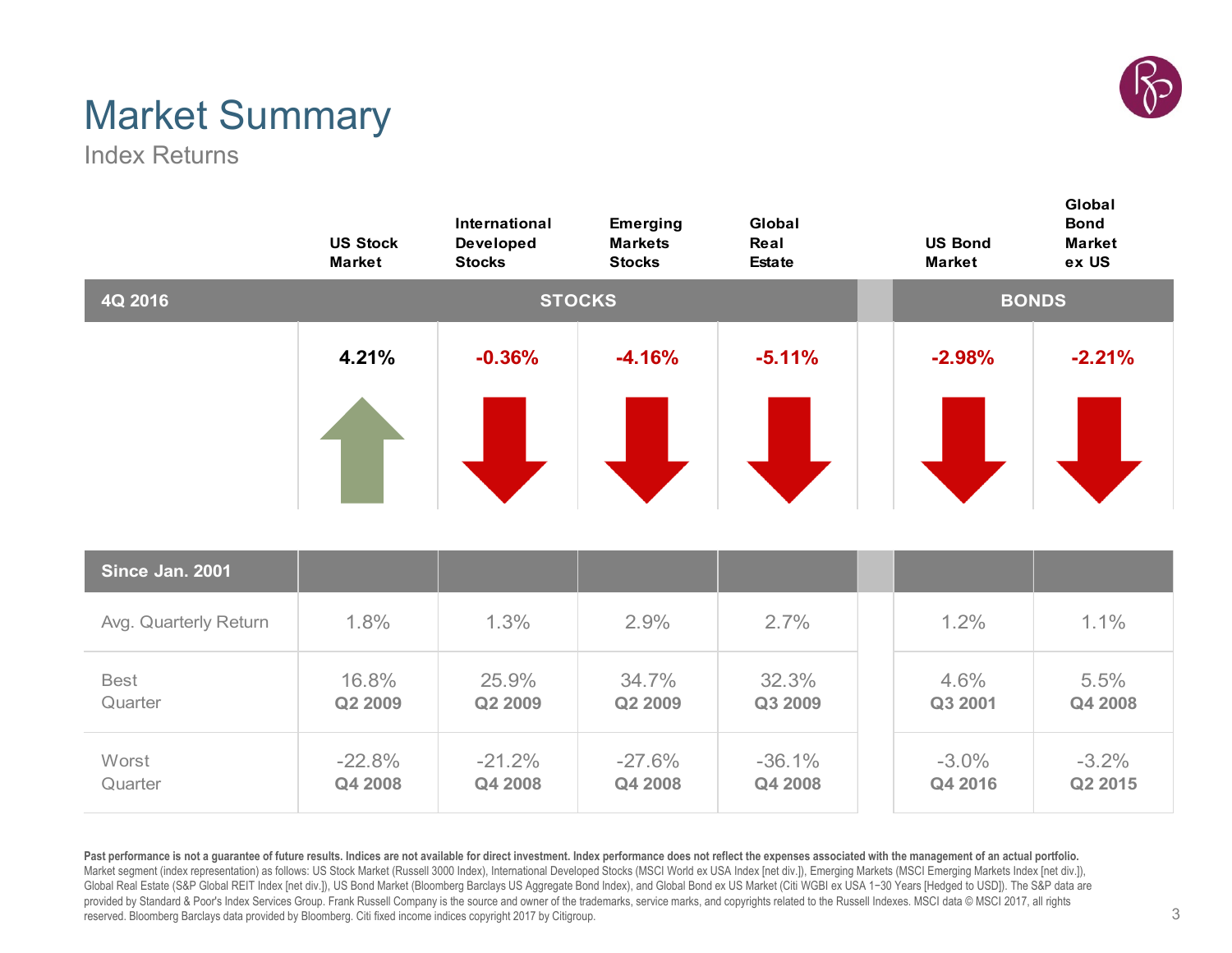### World Stock Market Performance

MSCI All Country World Index with selected headlines from Q4 2016



These headlines are not offered to explain market returns. Instead, they serve as a reminder that investors should view daily events from a long-term perspective and avoid making investment decisions based solely on the news.

Graph Source: MSCI ACWI Index [net div.]. MSCI data © MSCI 2017, all rights reserved.

It is not possible to invest directly in an index. Performance does not reflect the expenses associated with management of an actual portfolio. **Past performance is not a guarantee of future results**.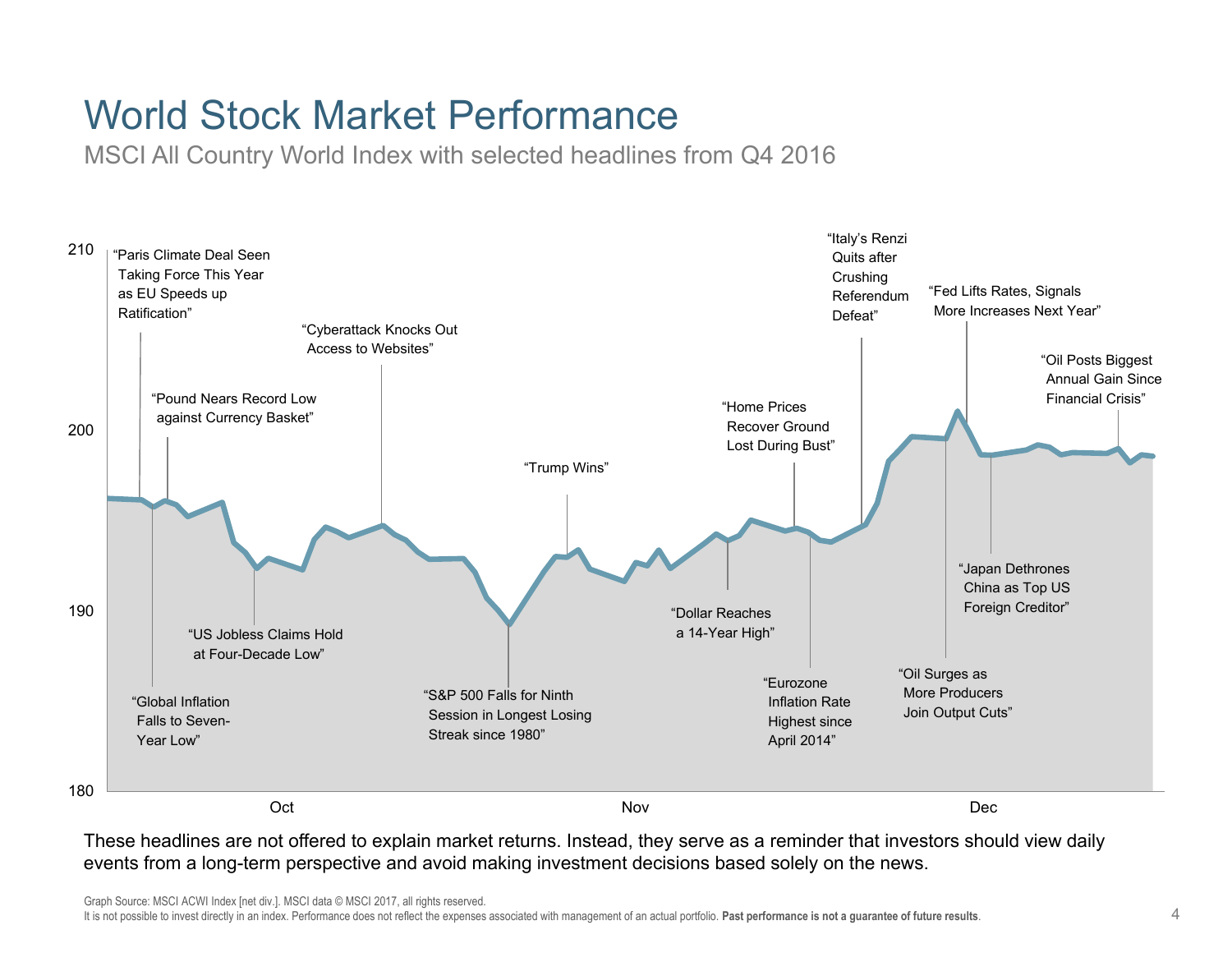### World Stock Market Performance

MSCI All Country World Index with selected headlines from past 12 months



These headlines are not offered to explain market returns. Instead, they serve as a reminder that investors should view daily events from a long-term perspective and avoid making investment decisions based solely on the ne Graph Source: MSCI ACWI Index [net div.]. MSCI data © MSCI 2017, all rights reserved.

It is not possible to invest directly in an index. Performance does not reflect the expenses associated with management of an actual portfolio. **Past performance is not a guarantee of future results**.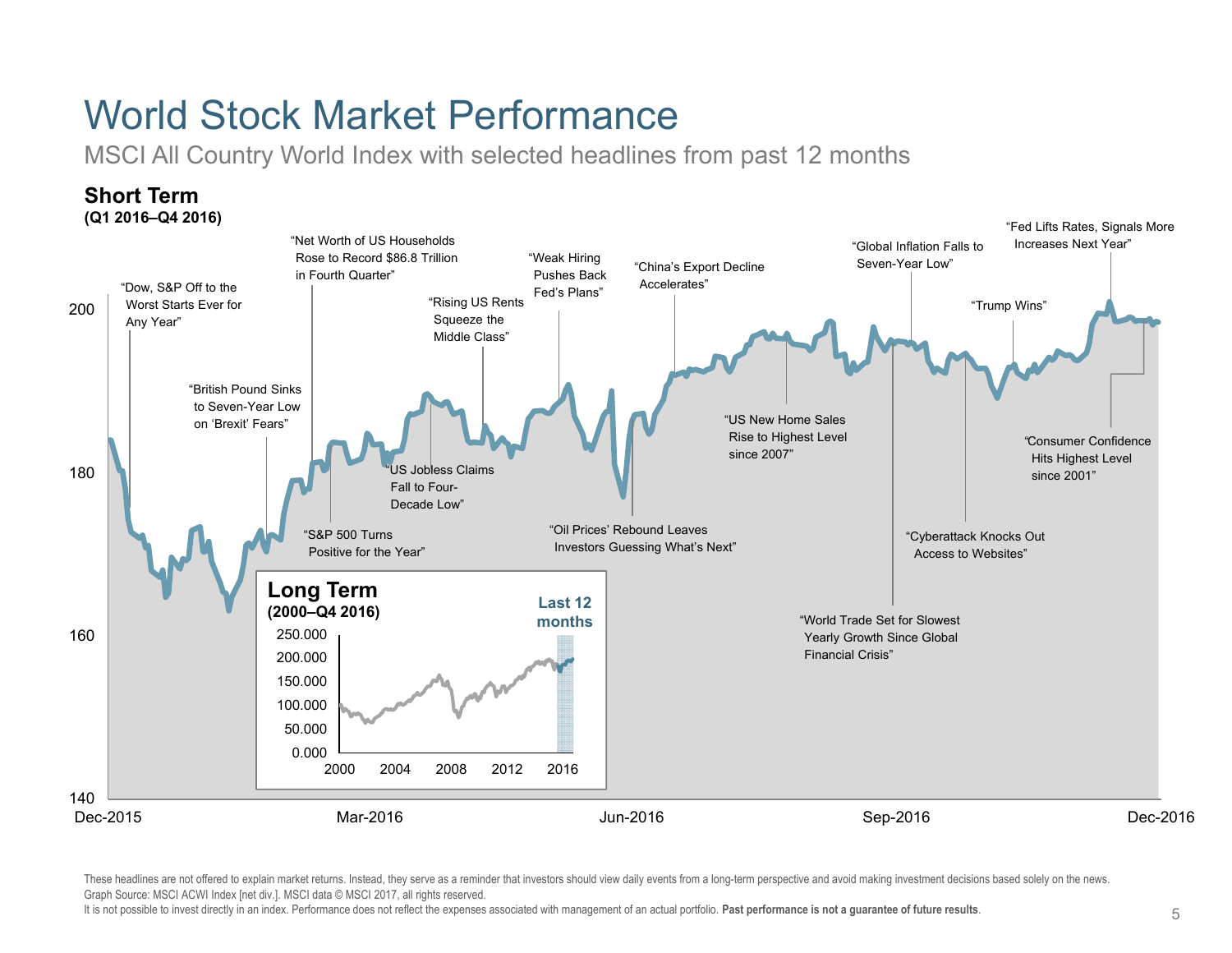### World Asset Classes

Fourth Quarter 2016 Index Returns (%)

Looking at broad market indices, the US outperformed both non-US developed and emerging markets during the quarter. US and non-US real estate investment trusts (REITs) recorded negative returns and lagged the US and non-US equity markets.

The value effect was positive in the US, non-US, and emerging markets. Small caps outperformed large caps in the US and developed markets outside the US but underperformed in emerging markets.



Past performance is not a guarantee of future results. Indices are not available for direct investment. Index performance does not reflect the expenses associated with the management of an actual portfolio. The S&P data is provided by Standard & Poor's Index Services Group. Frank Russell Company is the source and owner of the trademarks, service marks, and copyrights related to the Russell Indexes. MSCI data © MSCI 2017, all rights reserved. Dow Jones data (formerly Dow Jones Wilshire) provided by Dow Jones Indices. Bloomberg Barclays data provided by Bloomberg. Treasury bills © Stocks, Bonds, Bills, and Inflation Yearbook™, Ibbotson Associates, Chicago (annually updated work by Roger G. Ibbotson and Rex A. Sinquefield).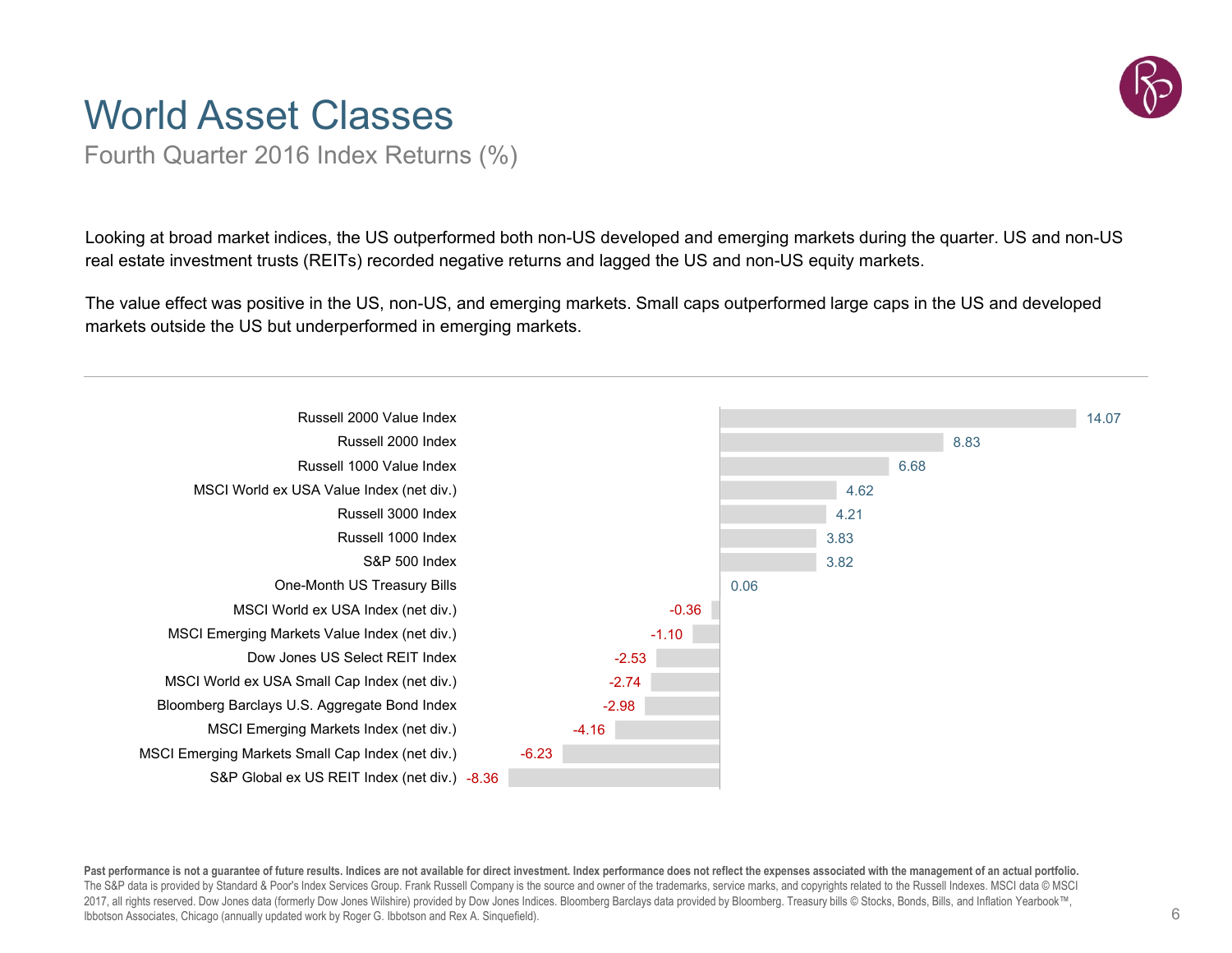

### US StocksFourth Quarter 2016 Index Returns

The broad US equity market recorded positive performance for the quarter.

Value indices significantly outperformed growth indices in the US across all size ranges.

Small caps in the US outperformed large caps.

#### Ranked Returns for the Quarter (%)



### World Market Capitalization—US Period Returns (%) *\* Annualized*



Asset Class 1 Year 3 Years\* 5 Years\* 10 Years\* Marketwide 12.74 8.43 14.67 7.07 Large Cap  $12.05$  8.59  $14.69$  7.08 Large Cap Value  $17.34$  8.59 14.80 5.72 Large Cap Growth 7.08 8.55 14.50 8.33 Small Cap 21.31 6.74 14.46 7.07 Small Cap Value 31.74 8.31 15.07 6.26 Small Cap Growth 11.32 5.05 13.74 7.76

**Past performance is not a guarantee of future results. Indices are not available for direct investment. Index performance does not reflect the expenses associated with the management of an actual portfolio**. Market segment (index representation) as follows: Marketwide (Russell 3000 Index), Large Cap (Russell 1000 Index), Large Cap Value (Russell 1000 Value Index), Large Cap Growth (Russell 1000 Growth Index), Small Cap (Russell 2000 Index), Small Cap Value (Russell 2000 Value Index), and Small Cap Growth (Russell 2000 Growth Index). World Market Cap represented by Russell 3000 Index, MSCI World ex USA IMI Index, and MSCI Emerging Markets IMI Index. Russell 3000 Index is used as the proxy for the US market. Frank Russell Company is the source and owner of the trademarks, service marks, and copyrights related to the Russell Indexes. MSCI data © MSCI 2017, all rights reserved.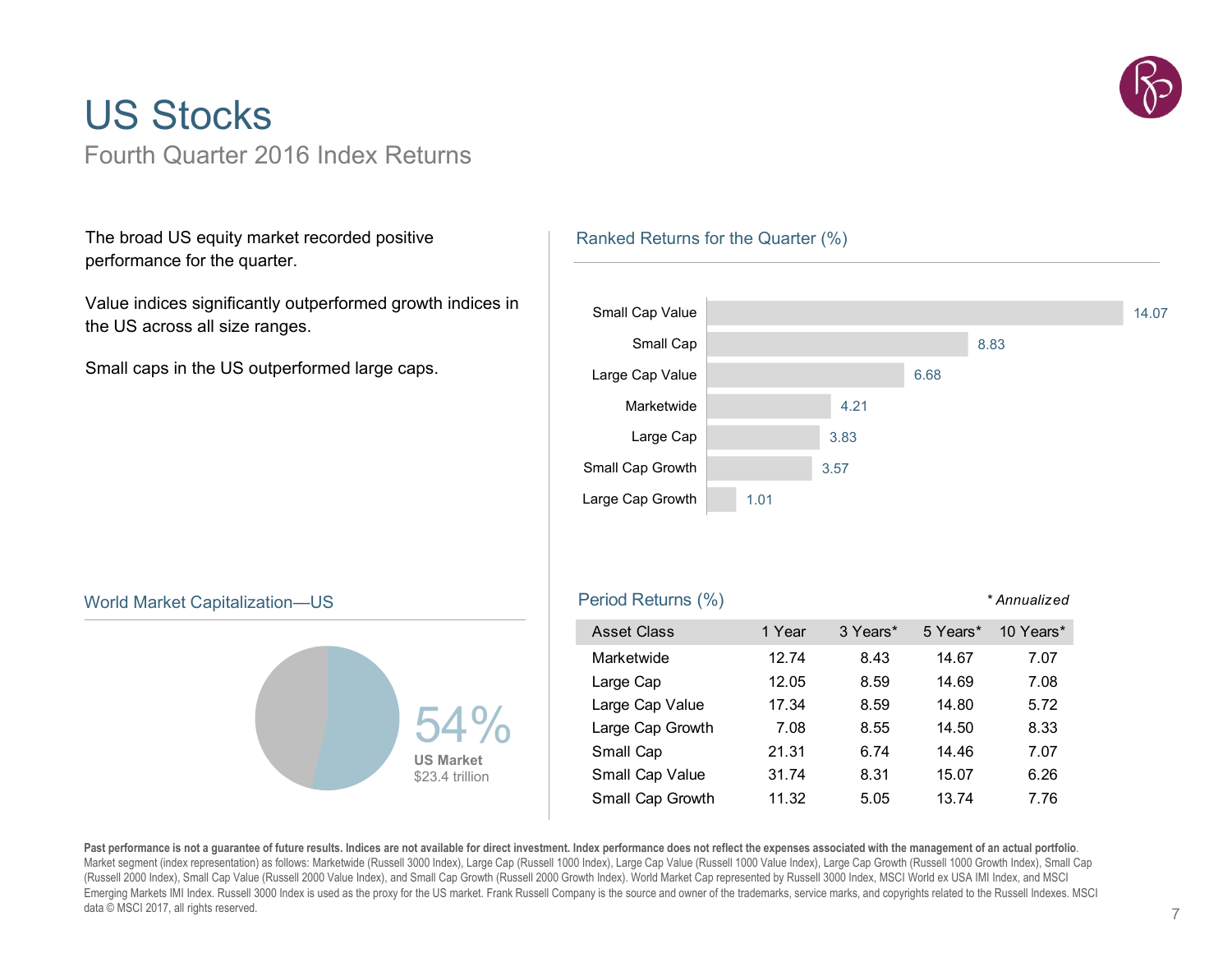## International Developed Stocks

Fourth Quarter 2016 Index Returns

In US dollar terms, non-US developed markets lagged the US equity market but outperformed emerging markets indices during the quarter.

Small caps outperformed large caps.

Looking at broad market indices, the value effect was positive across all size ranges.





Past performance is not a quarantee of future results. Indices are not available for direct investment. Index performance does not reflect the expenses associated with the management of an actual portfolio. Market segment (index representation) as follows: Large Cap (MSCI World ex USA Index), Small Cap (MSCI World ex USA Small Cap Index), Value (MSCI World ex USA Value Index), and Growth (MSCI World ex USA Growth). All index returns are net of withholding tax on dividends. World Market Cap represented by Russell 3000 Index, MSCI World ex USA IMI Index, and MSCI Emerging Markets IMI Index. MSCI World ex USA IMI Index is used as the proxy for the International Developed market. MSCI data © MSCI 2017, all rights reserved.

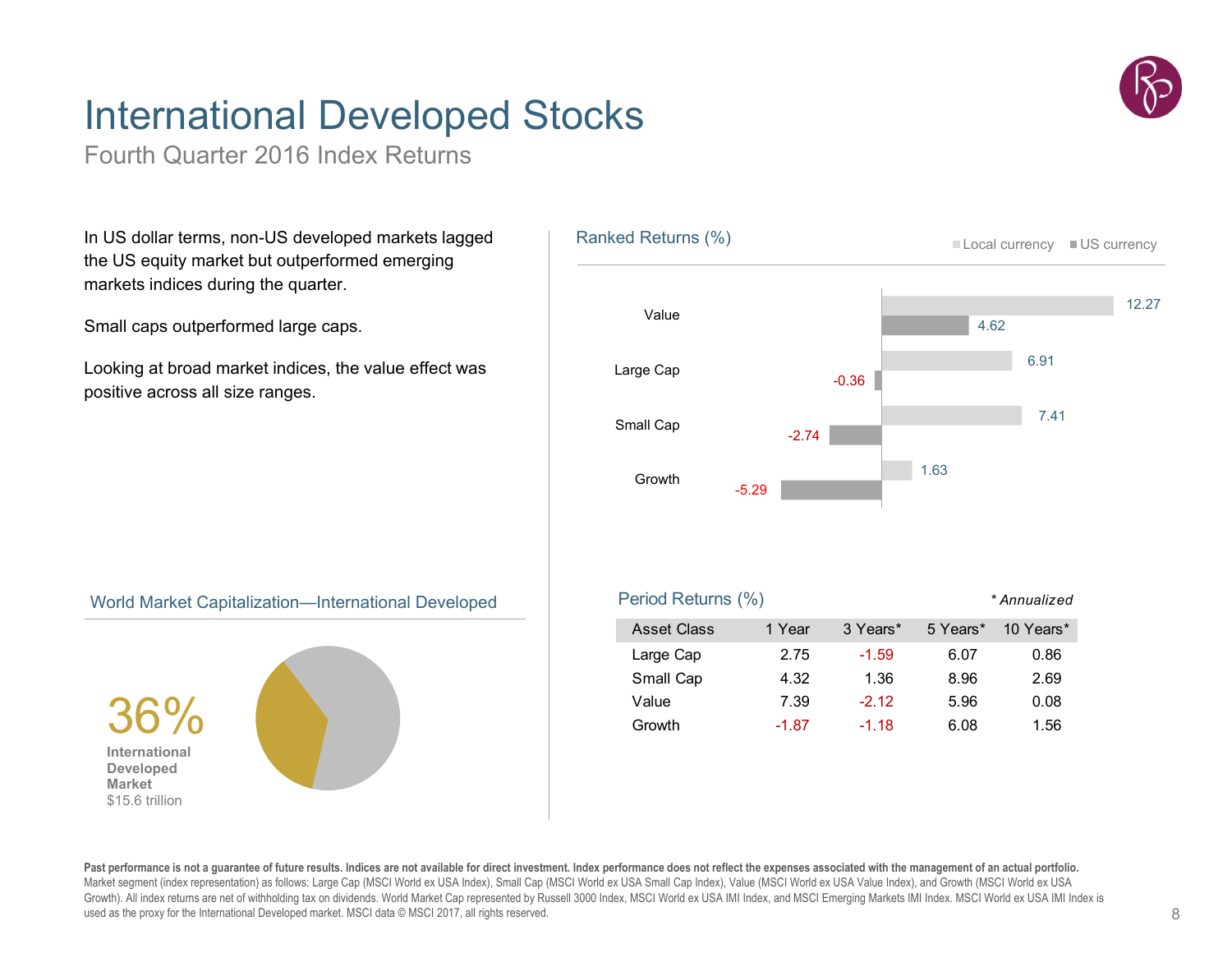## Emerging Markets Stocks

Fourth Quarter 2016 Index Returns

In US dollar terms, emerging markets indices underperformed both the US and developed markets outside the US.

Looking at broad market indices, the value effect was positive across all size ranges.

Small caps underperformed large caps.





Past performance is not a guarantee of future results. Indices are not available for direct investment. Index performance does not reflect the expenses associated with the management of an actual portfolio. Market segment (index representation) as follows: Large Cap (MSCI Emerging Markets Index), Small Cap (MSCI Emerging Markets Small Cap Index), Value (MSCI Emerging Markets Value Index), and Growth (MSCI Emerging Markets Growth Index). All index returns are net of withholding tax on dividends. World Market Cap represented by Russell 3000 Index, MSCI World ex USA IMI Index, and MSCI Emerging Markets IMI Index. MSCI Emerging Markets IMI Index used as the proxy for the emerging market portion of the market. MSCI data © MSCI 2017, all rights reserved.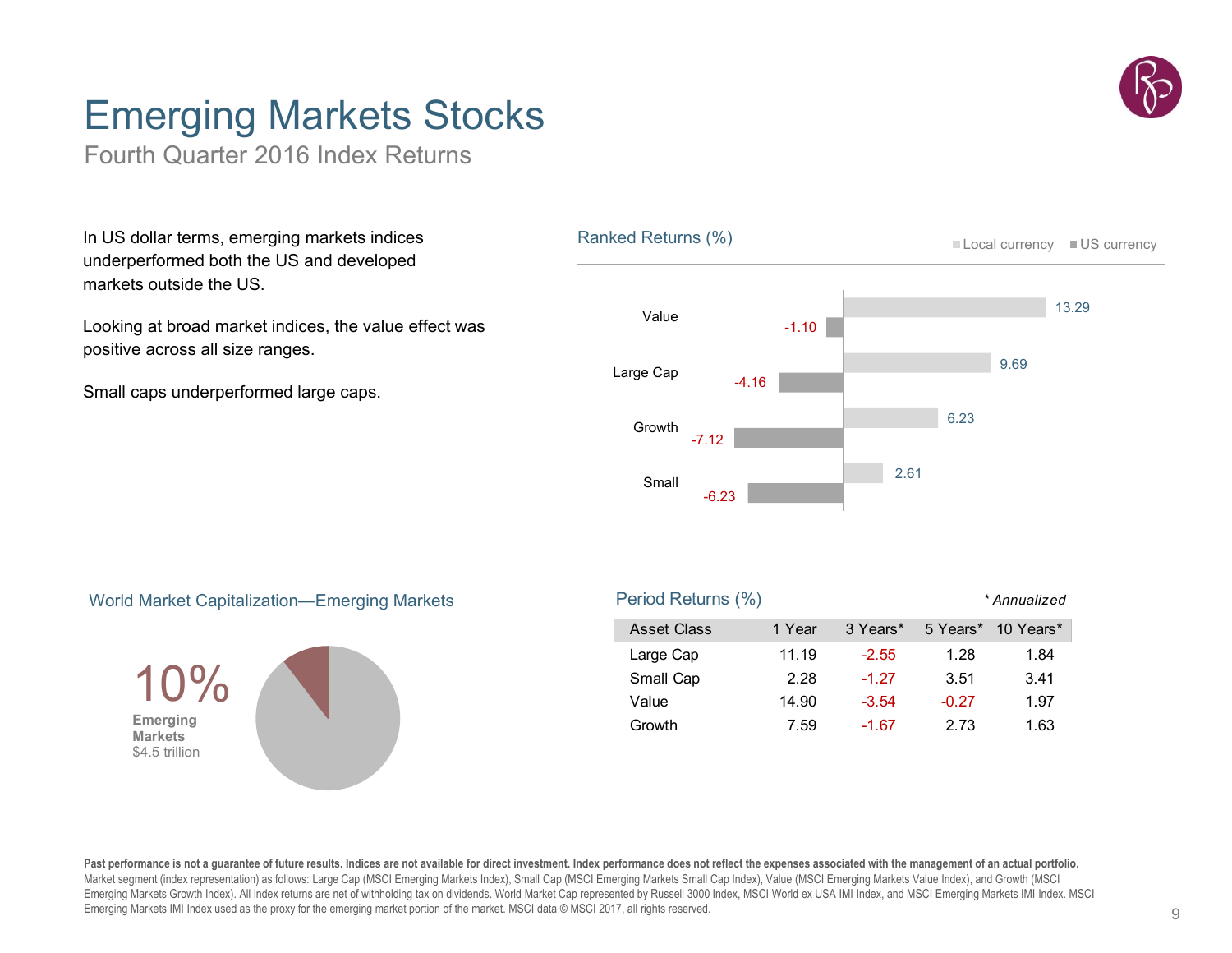## Select Country Performance

Fourth Quarter 2016 Index Returns

Italy and the US recorded the highest country performance in developed markets, while Belgium and New Zealand posted the lowest returns for the quarter. In emerging markets, Russia and Greece posted the highest country returns, while Turkey and Egypt recorded the lowest performance.



#### Ranked Developed Markets Returns (%)





**Past performance is not a guarantee of future results. Indices are not available for direct investment. Index performance does not reflect the expenses associated with the management of an actual portfolio**. Country performance based on respective indices in the MSCI World ex US IMI Index (for developed markets), MSCI USA IMI Index (for US), and MSCI Emerging Markets IMI Index. All returns in USD and net of withholding tax on dividends. MSCI data © MSCI 2017, all rights reserved. UAE and Qatar have been reclassified as emerging markets by MSCI, effective May 2014.

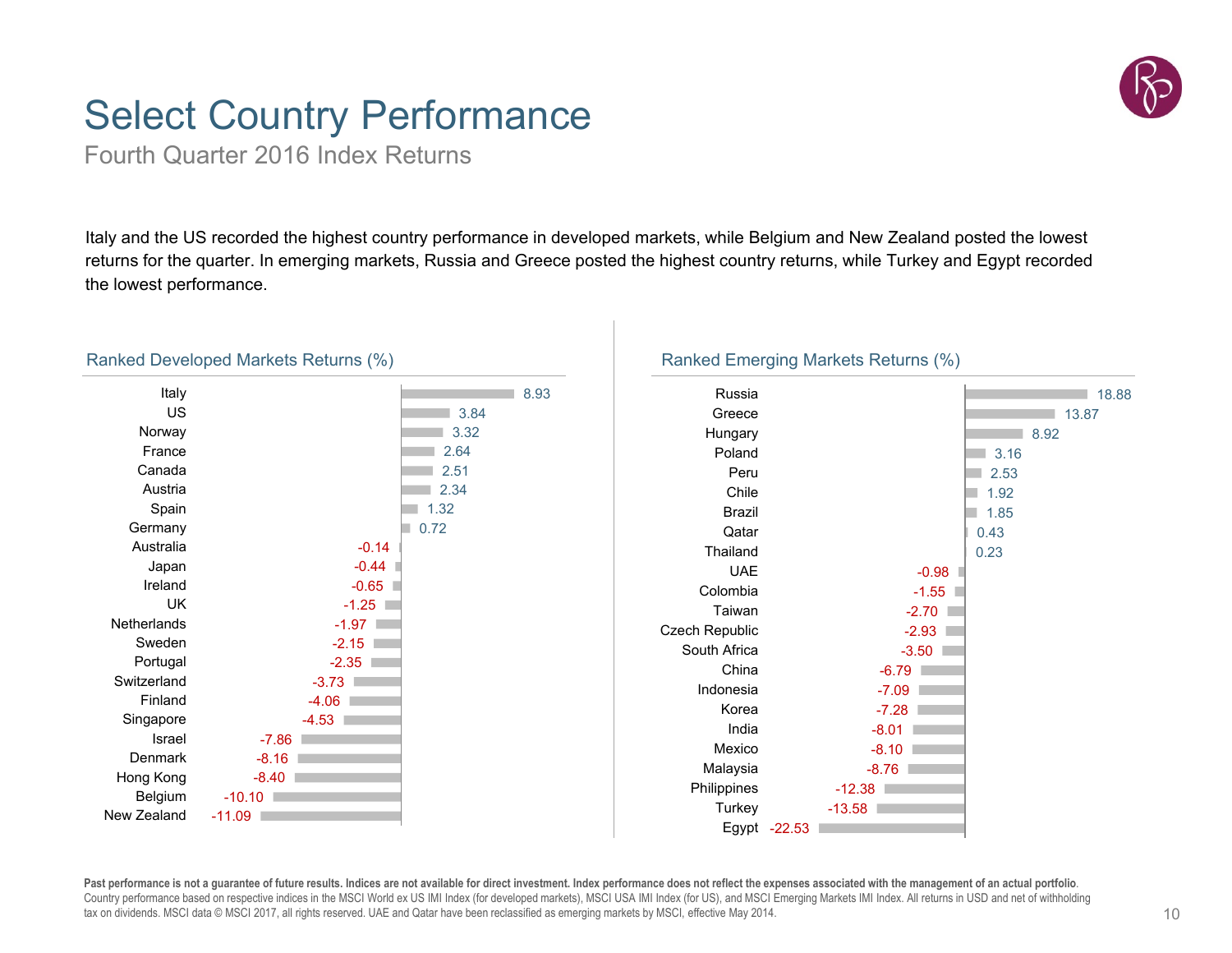

## Select Currency Performance vs. US Dollar

Fourth Quarter 2016

Most non-US developed markets currencies depreciated against the US dollar during the quarter, with the Japanese yen experiencing the most significant decline. In emerging markets, the Egyptian pound declined by nearly 50% relative to the US dollar.



#### Ranked Emerging Markets (%)

| Russian ruble (RUB)       |          | 3.24     |
|---------------------------|----------|----------|
| Peru new sol (PEI)        |          | 1.59     |
| South African rand (ZAR)  |          | 0.56     |
| Brazilian real (BRC)      |          | $-0.18$  |
| Chilean peso (CLP)        |          | $-1.62$  |
| Indian rupee (INR)        |          | $-1.90$  |
| Philippine peso (PHP)     |          | $-2.45$  |
| Taiwanese NT dollar (TWD) |          | $-2.74$  |
| Indonesia rupiah (IDR)    |          | $-3.13$  |
| Thailand baht (THB)       |          | $-3.24$  |
| Chinese yuan (CNY)        |          | $-4.02$  |
| Colombian peso (COP)      |          | $-4.06$  |
| Mexican peso (MXP)        |          | $-6.06$  |
| Hungary forint (HUF)      |          | $-6.08$  |
| Czech koruna (CZK)        |          | $-6.14$  |
| Malaysian ringgit (MYR)   |          | $-7.81$  |
| Poland new zloty (PLZ)    |          | $-8.31$  |
| South Korean won (KRW)    |          | $-8.81$  |
| Turkish new lira (TRY)    |          | $-14.69$ |
| Egyptian pound (EGP)      | $-51.02$ |          |
|                           |          |          |

Past performance is not a guarantee of future results. Indices are not available for direct investment. Index performance does not reflect the expenses associated with the management of an actual portfolio. MSCI data © MSCI 2017, all rights reserved.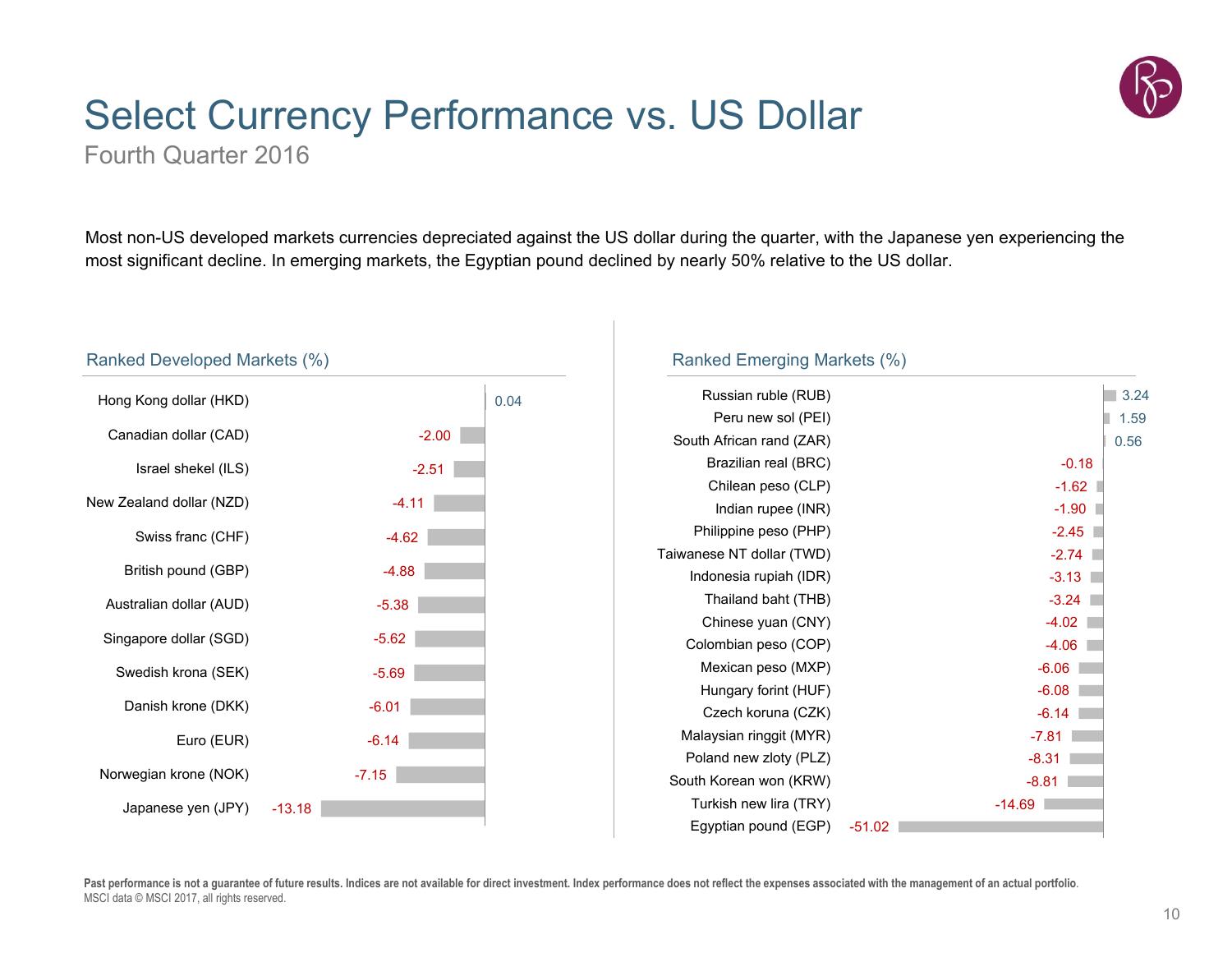

## Real Estate Investment Trusts (REITs)

Fourth Quarter 2016 Index Returns

US and non-US REITs had negative performance for the quarter, lagging the broad equity market in both regions.



#### Total Value of REIT Stocks



| Period Returns (%)   |        |          |       | * Annualized       |
|----------------------|--------|----------|-------|--------------------|
| <b>Asset Class</b>   | 1 Year | 3 Years* |       | 5 Years* 10 Years* |
| US REITS             | 6.68   | 13.73    | 11 77 | 4.63               |
| Global REITs (ex US) | 3.12   | 3.34     | 8.30  | 0.00               |

Past performance is not a guarantee of future results. Indices are not available for direct investment. Index performance does not reflect the expenses associated with the management of an actual portfolio. Number of REIT stocks and total value based on the two indices. All index returns are net of withholding tax on dividends. Total value of REIT stocks represented by Dow Jones US Select REIT Index and the S&P Global ex US REIT Index. Dow Jones US Select REIT Index used as proxy for the US market, and S&P Global ex US REIT Index used as proxy for the World ex US market. Dow Jones US Select REIT Index data provided by Dow Jones ©. S&P Global ex US REIT Index data provided by Standard and Poor's Index Services Group © 2017.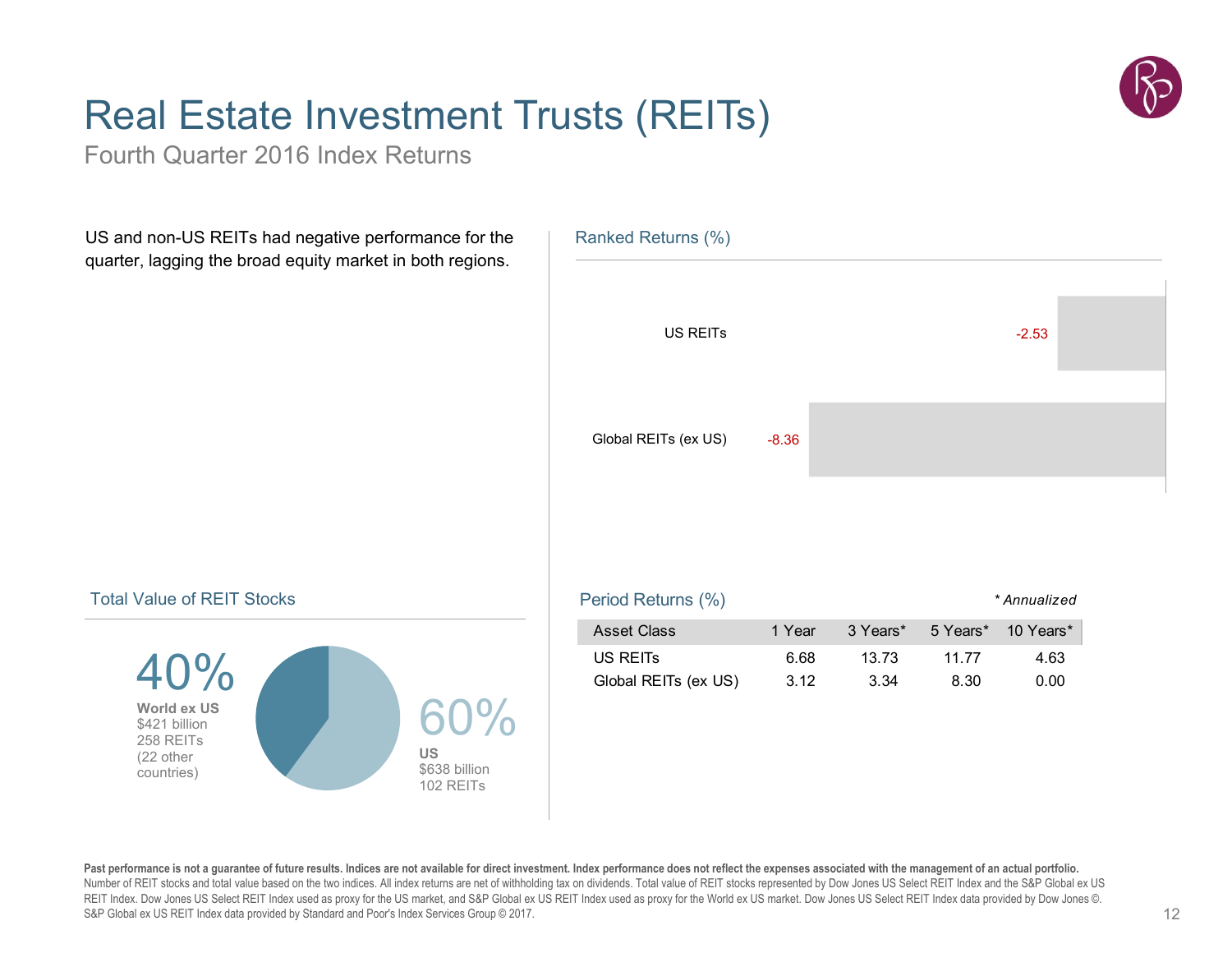

### **Commodities** Fourth Quarter 2016 Index Returns

The Bloomberg Commodity Index Total Return gained 2.66% in the fourth quarter, bringing the total annual return to 11.77%.

The livestock complex led quarterly performance, with lean hogs returning 30.30% and live cattle following with a gain of 14.68%. Precious metals was the worstperforming complex, with silver and gold declining by 17.31% and 12.80%, respectively.

| Period Returns (%) |       | * Annualized    |         |                    |
|--------------------|-------|-----------------|---------|--------------------|
| Asset Class        |       | 1 Year 3 Years* |         | 5 Years* 10 Years* |
| Commodities        | 11 77 | $-11.26$        | $-8.95$ | $-5.58$            |

#### Ranked Returns for Individual Commodities (%)

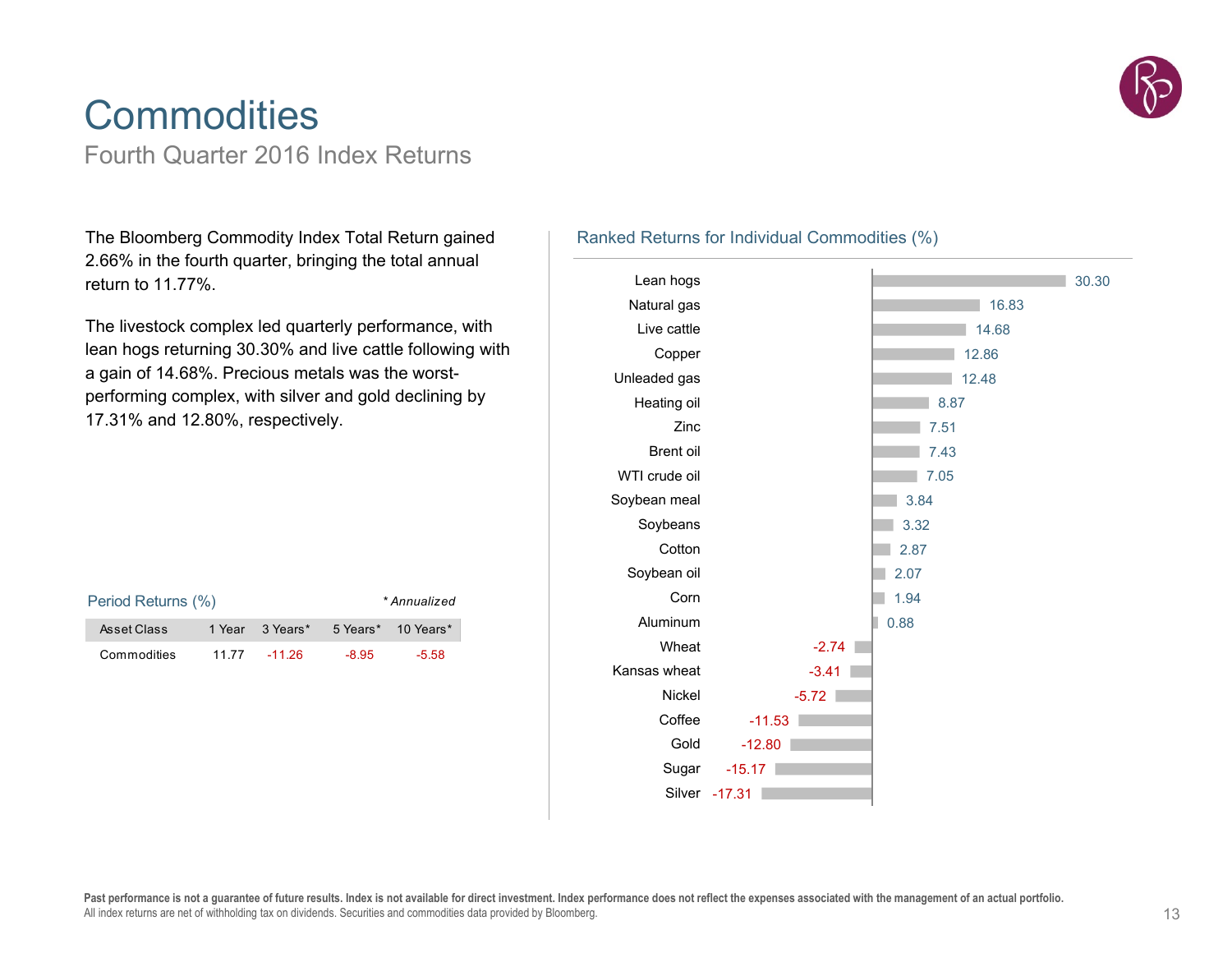

### Fixed IncomeFourth Quarter 2016 Index Returns

Interest rates increased in the fourth quarter. The yield on the 5-year Treasury note rose 79 basis points (bps), ending at 1.93%. The 10-year T-note yield climbed 85 bps to 2.45%. The 30-year Treasury bond yield added 74 bps to close at 3.06%.

In 2016, the short end of the yield curve saw the greatest rate increases. The 1 year T-bill gained 20 bps to 0.85%, while the 2-year T-note finished at 1.20% after an increase of 14 bps for the year.

In terms of total returns, short-term corporate bonds declined 0.18% during the quarter but gained 2.36% for the year. Intermediate corporates fell 1.84% during the quarter but rose 4.04% in 2016.

Short-term municipal bonds declined 1.07% for the quarter but increased 0.07% for the year. Intermediate-term municipal bonds fell 3.74% for the quarter and 0.45% for the year. Revenue bonds outperformed general obligation bonds for the year.



### Bond Yields across Issuers (%)



*\* Annualized*

#### Period Returns (%)

#### Asset Class 1 Year 3 Years 3 Years 3 Years 3 Years 3 Years 3 Years 3 Years 3 Years 3 Years 3 Years 3 Years 3 Years 3 Years 3 Years 3 Years 3 Years 3 Years 3 Years 3 Years 3 Years 3 Years 3 Years 3 Years 3 Years 3 Years 3 Y 3 Years\* 5 Years\* 10 Years\* BofA Merrill Lynch 1-Year US Treasury Note Index  $0.76$  0.36 0.32 1.43 BofA Merrill Lynch Three-Month US Treasury Bill Index 0.33 0.14 0.12 0.80 Citi WGBI 1–5 Years (hedged to USD) 1.49 1.46 1.42 2.64 Bloomberg Barclays Long US Government Bond Index 1.43 7.71 2.57 6.60 Bloomberg Barclays Municipal Bond Index 0.25 4.14 3.28 4.25 Bloomberg Barclays US Aggregate Bond Index 2.65 3.03 2.23 4.34 Bloomberg Barclays US Corporate High Yield Index 17.13 4.66 7.36 7.45 Bloomberg Barclays US TIPS Index  $4.68$   $2.26$  0.89  $4.36$

One basis point equals 0.01%. Past performance is not a guarantee of future results. Indices are not available for direct investment. Index performance does not reflect the expenses associated with the **management of an actual portfolio.** Yield curve data from Federal Reserve. State and local bonds are from the S&P National AMT-Free Municipal Bond Index. AAA-AA Corporates represent the Bank of America Merrill Lynch US Corporates, AA-AAA rated. A-BBB Corporates represent the Bank of America Merrill Lynch US Corporates, BBB-A rated. Bloomberg Barclays data provided by Bloomberg. US long-term bonds, bills, inflation, and fixed income factor data © Stocks, Bonds, Bills, and Inflation (SBBI) Yearbook™, Ibbotson Associates, Chicago (annually updated work by Roger G. Ibbotson and Rex A. Sinquefield). Citi fixed income indices copyright 2017 by Citigroup. The BofA Merrill Lynch Indices are used with permission: © 2017 Merrill Lynch, Pierce, Fenner & Smith Incorporated; all rights reserved. Merrill Lynch, Pierce, Fenner & Smith Incorporated is a wholly owned subsidiary of Bank of America Corporation. The S&P data are provided by Standard & Poor's Index Services Group.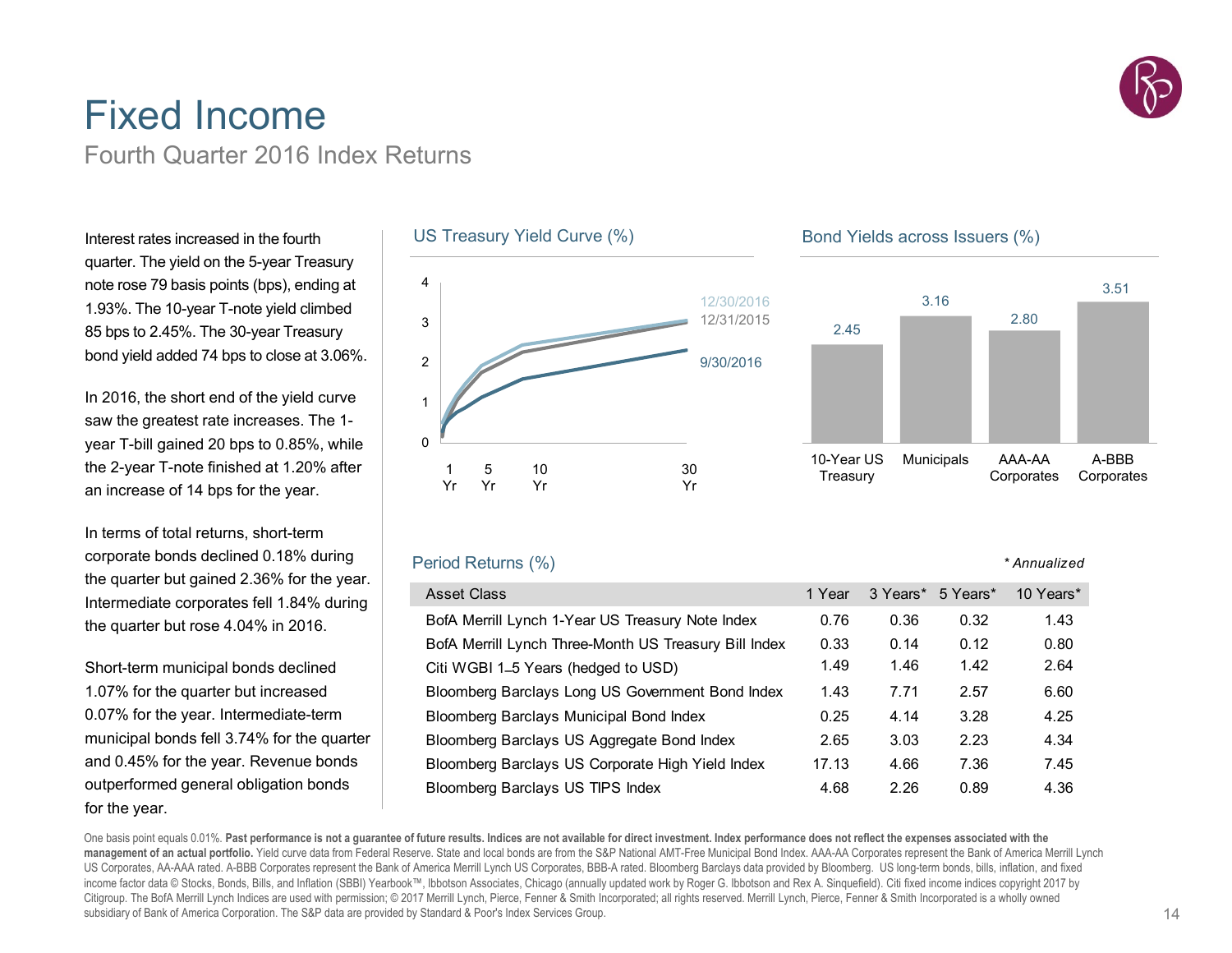### Impact of Diversification

Fourth Quarter 2016 Index Returns

These portfolios illustrate the performance of different global stock/bond mixes. Mixes with larger allocations to stocks are considered riskier but have higher expected returns over time.

| Period Returns (%)<br>* Annualized |      |                 |      |                    |                               |
|------------------------------------|------|-----------------|------|--------------------|-------------------------------|
| Asset Class                        |      | 1 Year 3 Years* |      | 5 Years* 10 Years* | 10-Year<br>STDEV <sup>1</sup> |
| 100% Stocks                        | 8.48 | 3.69            | 9.96 | 4.12               | 16.99                         |
| 75/25                              | 6.47 | 290             | 7.53 | 3.54               | 12.74                         |
| 50/50                              | 4.42 | 2.03            | 5.07 | 2 7 7              | 8.49                          |
| 25/75                              | 2.33 | 1.09            | 2.58 | 1.81               | 4.24                          |
| 100% Treasury Bills                | 0.20 | 0.08            | 0.06 | 0.67               | 0.41                          |

#### Ranked Returns (%)



#### Growth of Wealth: The Relationship between Risk and Return



1. STDEV (standard deviation) is a measure of the variation or dispersion of a set of data points. Standard deviations are often used to quantify the historical return volatility of a security or portfolio. Diversification does not eliminate the risk of market loss. Past performance is not a guarantee of future results. Indices are not available for direct investment. Index performance does not reflect expenses associated with the management of an actual portfolio. Asset allocations and the hypothetical index portfolio returns are for illustrative purposes only and do not represent actual performance. Global Stocks represented by MSCI All Country World Index (gross div.) and Treasury Bills represented by US One-Month Treasury Bills. Globally diversified allocations rebalanced monthly, no withdrawals. Data © MSCI 2017, all rights reserved. Treasury bills © M Stocks, Bonds, Bills, and Inflation Yearbook™, Ibbotson Associates, Chicago (annually updated work by Roger G. Ibbotson and Rex A. Sinquefield).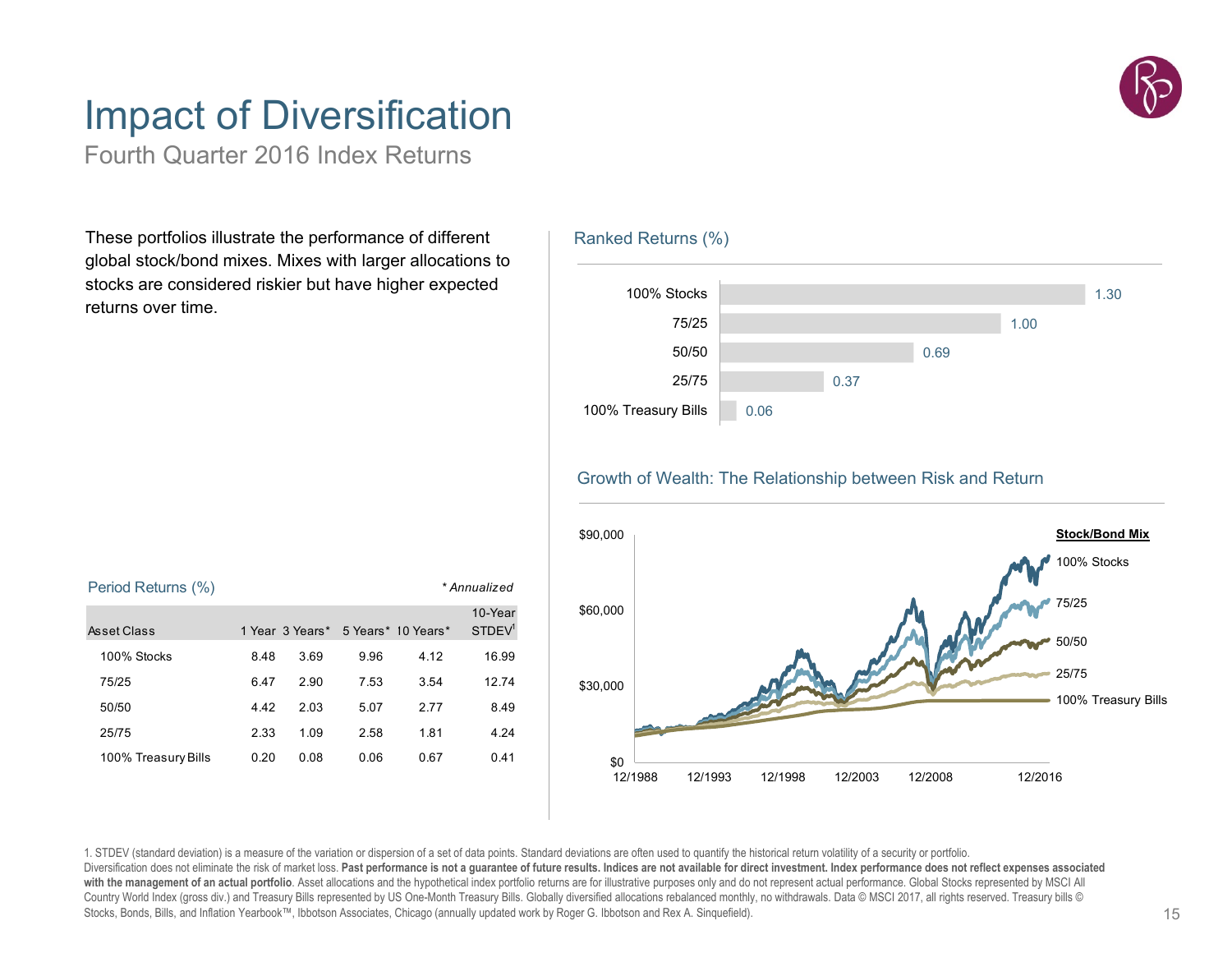

### The Power of Markets

November 2016

### In 1958, economist Leonard Read published an essay entitled "I, Pencil: My Family Tree as Told to Leonard E. Read."

The essay, narrated from the point of view of a pencil, describes the "complex combination of miracles" necessary to create and bring to market the common writing tool that has been used for generations. The narrator argues that no one individual possesses enough ability or knowhow to create a pencil on their own. Rather, the mundane pencil—and the ability to buy it for a "trifling" sum—is the result of an extraordinary process driven by the knowledge of market participants and the power of market prices.

#### The Importance of Price

Upon observing a pencil, it is tempting to think a single individual could easily make one. After all, it is made up of common items such as wood, paint, graphite, metal, and a rubber eraser. By delving deeper into how these seemingly ordinary components are produced, however, we begin to understand the extraordinary backstory of their synthesis. Take the wood as an example: To produce wood requires a saw, to make the

saw requires steel, to make steel requires iron. That iron must be mined, smelted, and shaped. A truck, train, or boat is needed to transport the wood from the forest to a factory where numerous machines convert it into lumber. The lumber is then transported to another factory where more machines assemble the pencil. Each of the components mentioned above and each step in the process have similarly complex backstories. All require materials that are sourced from far-flung locations, and countless processes are involved in refining them. While the multitude of inputs and processes necessary to create a pencil is impressive, even more impressive are the coordinated actions required by millions of people around the world to bring everything together. There is the direct involvement of farmers, loggers, miners, factory workers, and the providers of capital. There is also the indirect involvement of millions of others—the makers of rails, railroad cars, ships, and so on. Market prices are the unifying force that enables these millions of people to coordinate their actions efficiently.

Workers with specific knowledge about their costs, constraints, and efforts use market prices to leverage the knowledge of others to decide how to direct their own resources and make a

living. Consider the farmer, the logger, and the price of a tree. The farmer will have a deep understanding of the costs, constraints, and efforts required to grow trees. To increase profit, the farmer will seek out the highest price when selling trees to a logger. After purchasing the trees, the logger will convert them to wood and sell that wood to a factory. The logger understands the costs, constraints, and efforts required to do this, so to increase profit, the logger seeks to pay the lowest price possible when buying trees from the farmer. When the farmer and the logger agree to transact, the agreed upon price reflects their combined knowledge of the costs and constraints of both growing and harvesting trees. That knowledge allows them to decide how to efficiently allocate their resources in seeking a profit. Ultimately, it is price that enables this coordination. On a much larger scale, price formation is facilitated by competition between the many farmers that sell trees to loggers and between the many loggers that buy trees from farmers. This market price of trees is observable and can be used by others in the production chain (e.g., the lumber factory mentioned above) to inform how much they can expect to pay for wood and to plan how to allocate their resources accordingly.

*(continues on page 17)*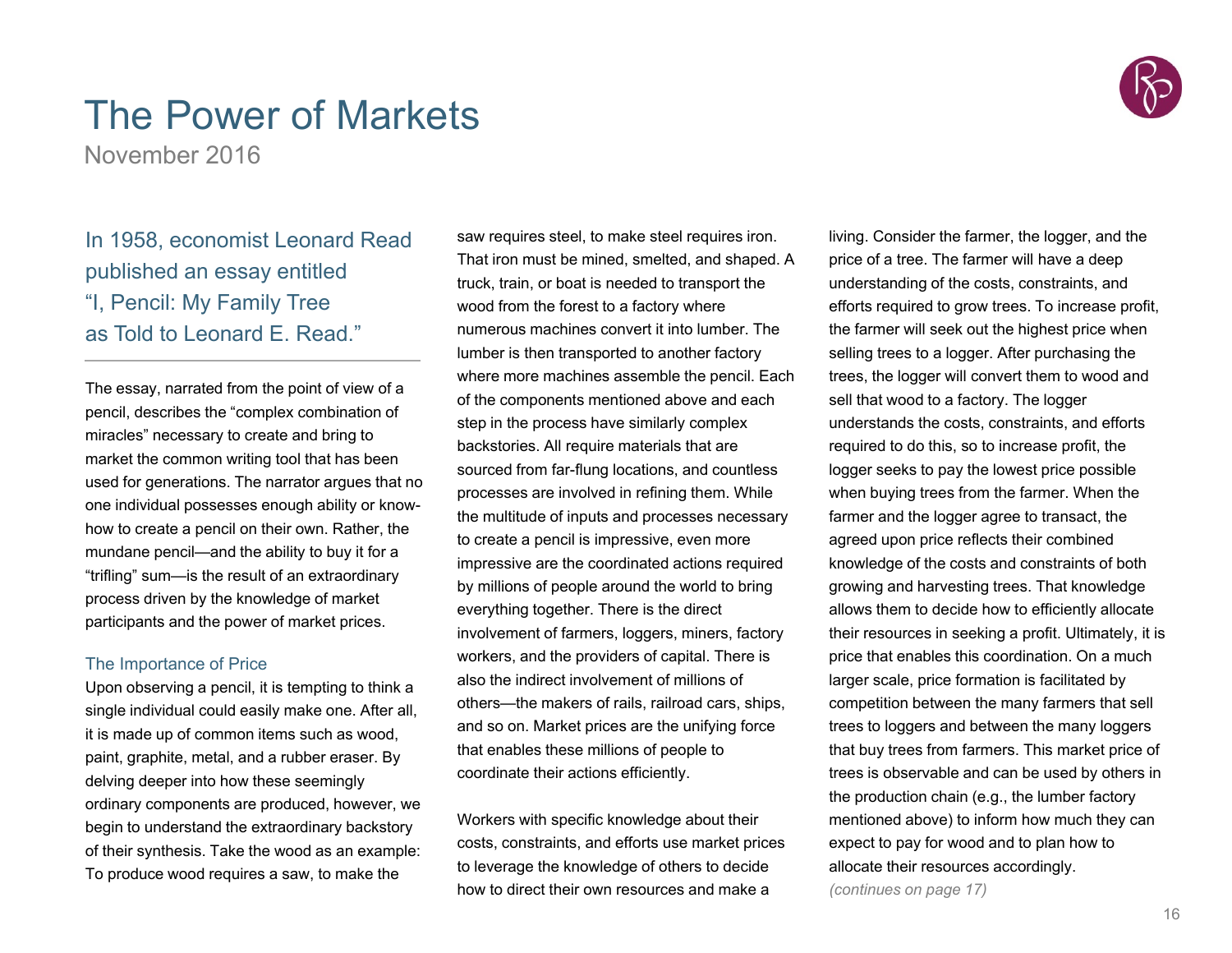### The Power of Markets

(continued from page 16)

#### The Power of Financial Markets

There is a corollary that can be drawn between this narrative about the market for goods and the financial markets. Generally, markets do a remarkable job of allocating resources, and financial markets allocate a specific resource: financial capital. Financial markets are also made up of millions of participants, and these participants voluntarily agree to buy and sell securities all over the world based upon their own needs and desires. Each day, millions of trades take place, and the vast collective knowledge of all of these participants is pooled together to set security prices. **Exhibit 1** shows the staggering magnitude of participation in the world equity markets on an average day in 2015.

Any individual trying to outguess the market is competing against the extraordinary collective wisdom of all of these buyers and sellers. Viewed through the lens of Read's allegory, attempting to outguess the market is like trying to create a pencil from scratch rather than going to the store and reaping the fruits of others' willingly supplied labor. In the end, trying to outguess the market is incredibly difficult and expensive, and over the long run, the result will almost assuredly be inferior when compared to a market-based approach. Professor Kenneth French has been quoted as saying, "The market is smarter than we are and no matter how smart we get, the market will always be smarter than we are." One doesn't have to look far for data that supports this. **Exhibit 2** shows that only 17% of US equity mutual funds have survived and outperformed their benchmarks over the past 15 years. (*continues on page 18)*

#### Exhibit 1. Embrace Market Pricing

World Equity Trading in 2015

|               | Number of Trades | Dollar Volume   |
|---------------|------------------|-----------------|
| Daily Average | 98.6 million     | \$447.3 billion |

In US dollars. Global electronic order book (largest 60 exchanges). Source: World Federation of Exchanges.

#### Exhibit 2. Don't Try to Outguess the Market

#### **US Equity Mutual Fund Performance**



<sup>2,758</sup> funds at beginning

Beginning sample includes funds as of the beginning of the 15-year period ending December 31, 2015. Past performance is no guarantee of future results. Source: Dimensional Fund Advisors, "The US Mutual Fund Landscape." See disclosures for more information.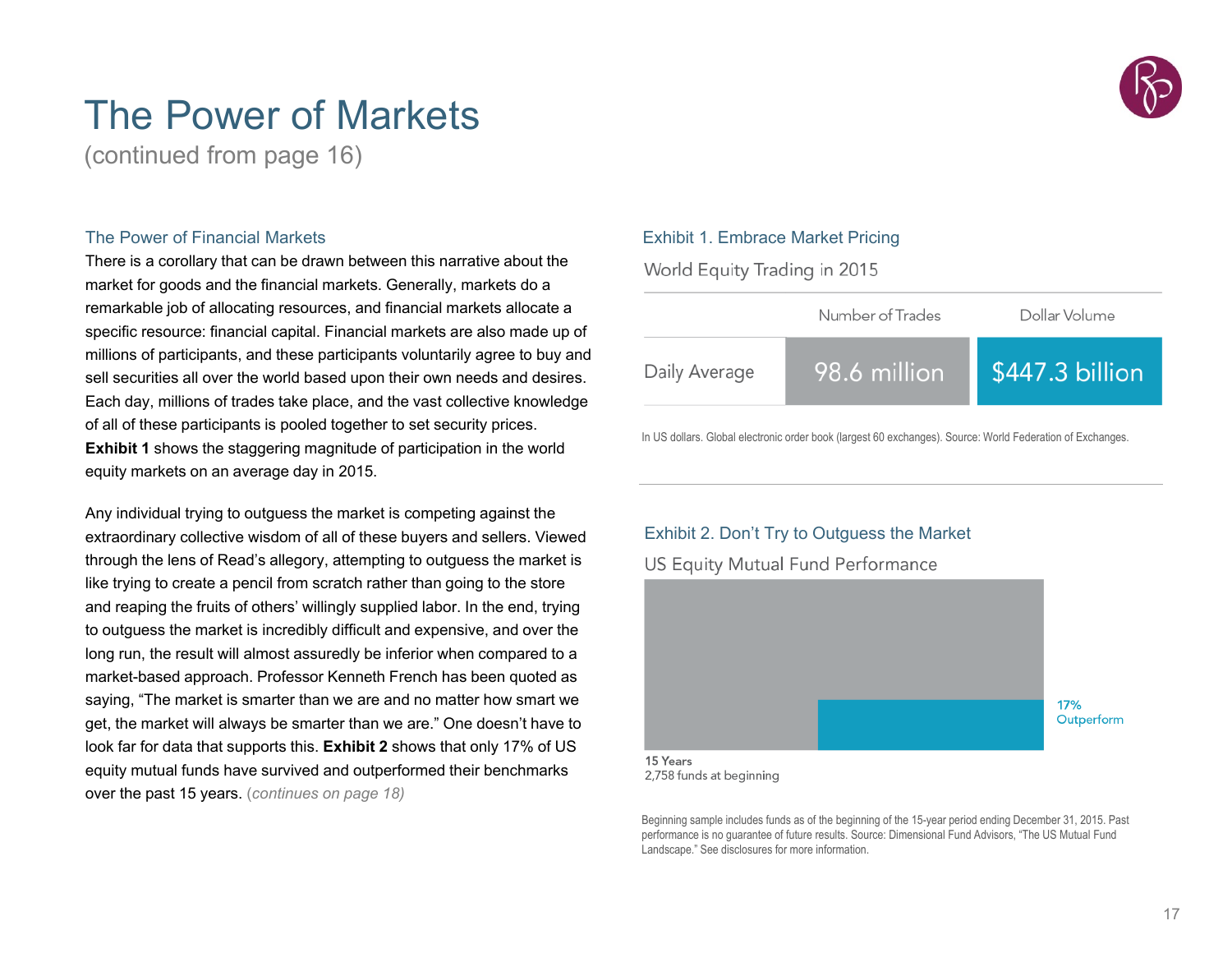

### The Power of Markets

(continued from page 17)

#### Conclusion

The beauty of Leonard Read's story is that it provides a glimpse of the incredibly complex tapestry of markets and how prices are formed, what types of information they contain, and how they are used. The story makes it clear that no single individual possesses enough ability or know-how to create a pencil on their own but rather that the pencil's miraculous production is the result of the collective input and effort of countless motivated human beings. In the end, the power of markets benefits all of us. The market allows us to exchange the time we require to earn money for a few milliseconds of each person's time involved in making a pencil. For an investor, we believe the lesson here is that instead of fighting the market, one should pursue an investment strategy that efficiently and effectively harnesses the extraordinary collective power of market prices. That is, an investment strategy that uses market prices and the information they contain in its design and day-to-day management. In doing so, an investor has access to the rewards that financial markets make available to providers of capital.

Leonard Read's essay can be found here: http://econlib.org/library/Essays/rdPncl1.html.

Source: Dimensional Fund Advisors LP.

There is no guarantee investment strategies will be successful.

US-domiciled mutual fund data is from the CRSP Survivor-Bias-Free US Mutual Fund Database, provided by the Center for Research in Security Prices, University of Chicago. Certain types of equity funds were excluded from the performance study. Index funds, sector funds, and funds with a narrow investment focus, such as real estate and gold, were excluded.

Funds are identified using Lipper fund classification codes. Correlation coefficients are computed for each fund with respect to diversified benchmark indices using all return data available between January 1, 2001, and De 2015. The index most highly correlated with a fund is assigned as its benchmark. Winner funds are those whose cumulative return over the period exceeded that of their respective benchmark. Loser funds are funds that did no the period or whose cumulative return did not exceed their respective benchmark.

All expressions of opinion are subject to change. This article is distributed for informational purposes, and it is not to be construed as an offer, solicitation, recommendation, or endorsement of any particular security, Ken French is a member of the Board of Directors for and provides consulting services to Dimensional Fund Advisors LP.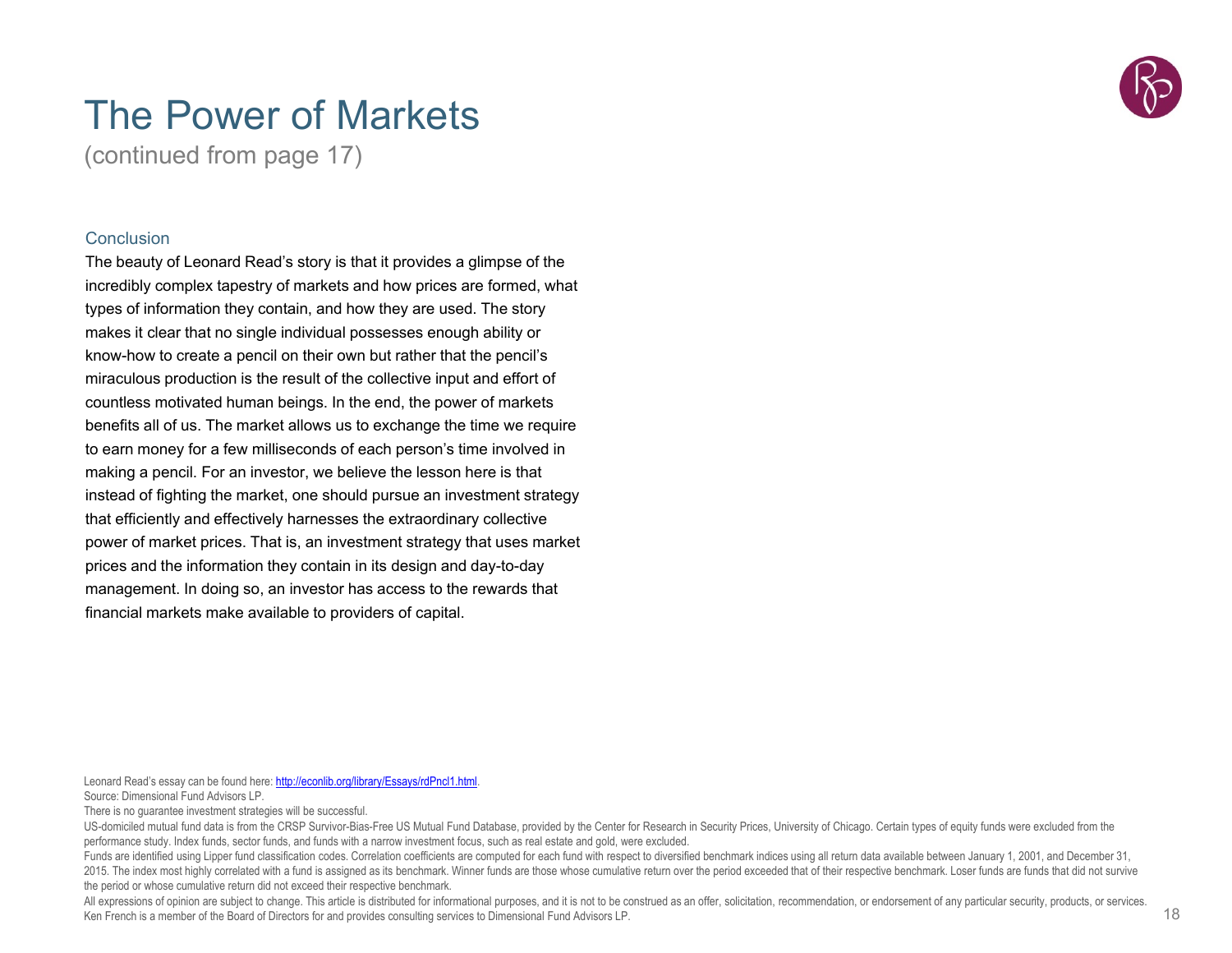

Appendix

# 2016 Annual Market Review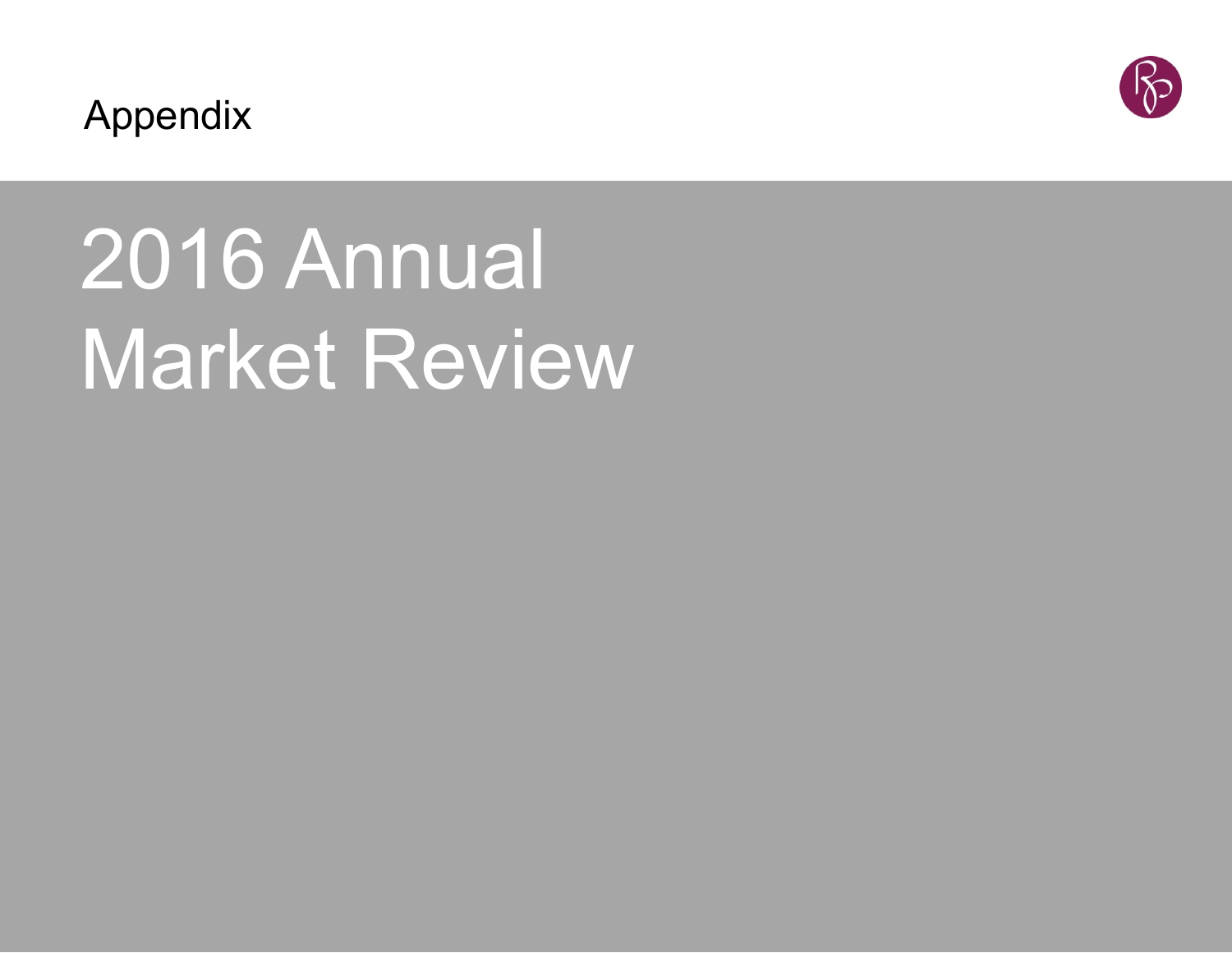### 2016 Annual Market Review



This report features world capital market performance for the past year.

### Overview:

Market Summary World Asset ClassesUS StocksInternational Developed Stocks Emerging Markets Stocks Select Country Performance Select Currency Performance vs. US Dollar Real Estate Investment Trusts (REITs) **Commodities** Impact of Diversification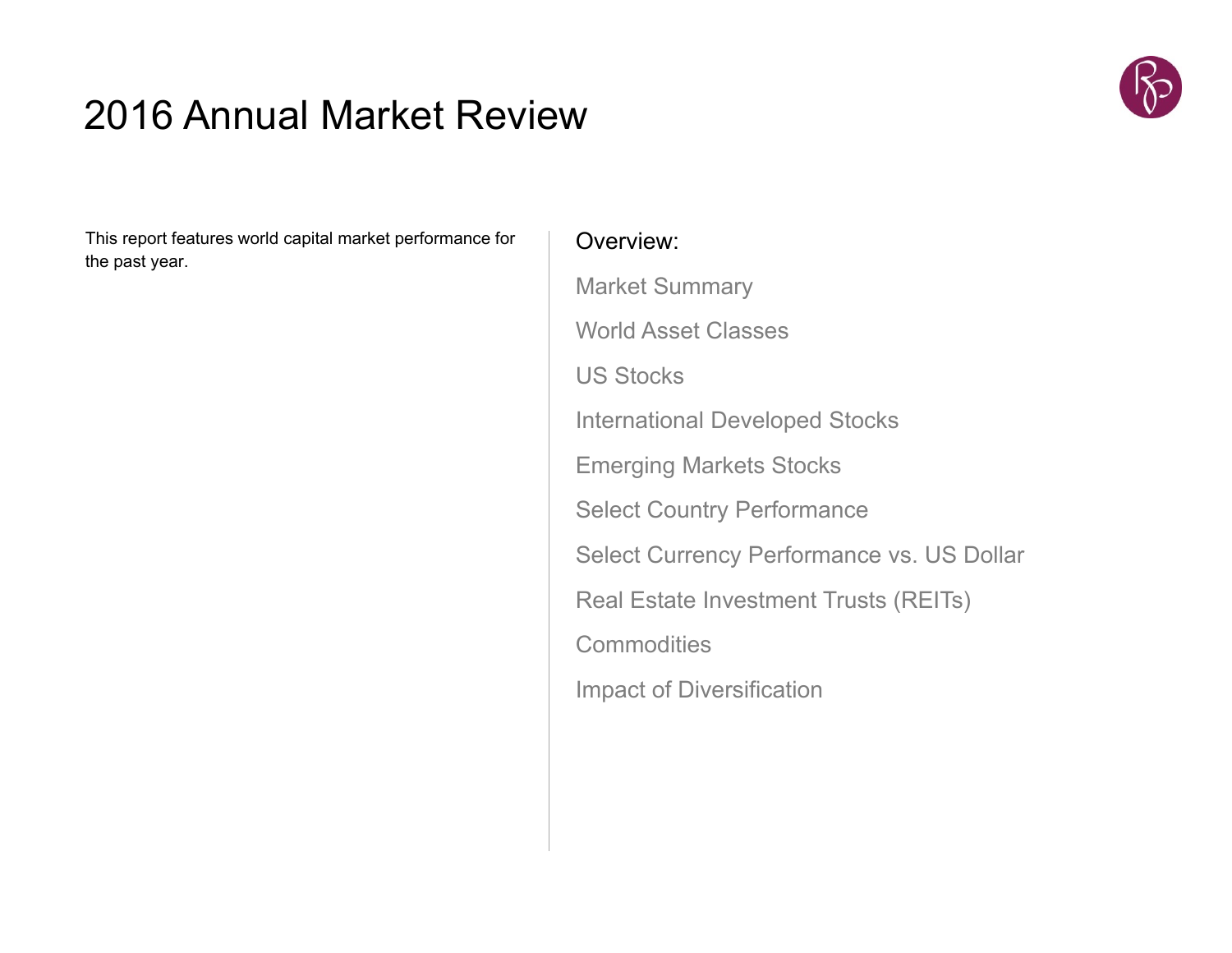

### Market Summary

Index Returns

|                     | <b>US Stock</b><br><b>Market</b> | International<br><b>Developed</b><br><b>Stocks</b> | <b>Emerging</b><br><b>Markets</b><br><b>Stocks</b> | Global<br>Real<br><b>Estate</b> | <b>US Bond</b><br><b>Market</b> | Global<br><b>Bond</b><br><b>Market</b><br>ex US |
|---------------------|----------------------------------|----------------------------------------------------|----------------------------------------------------|---------------------------------|---------------------------------|-------------------------------------------------|
| 2016                |                                  |                                                    | <b>STOCKS</b>                                      |                                 |                                 | <b>BONDS</b>                                    |
|                     | 12.74%                           | 2.75%                                              | 11.19%                                             | 5.77%                           | 2.65%                           | 5.13%                                           |
|                     |                                  |                                                    |                                                    |                                 |                                 |                                                 |
| Since Jan. 2001     |                                  |                                                    |                                                    |                                 |                                 |                                                 |
| Avg. Annual Return  | 7.6%                             | 5.9%                                               | 13.3%                                              | 11.2%                           | 4.9%                            | 4.6%                                            |
| <b>Best</b><br>Year | 33.6%<br>2013                    | 39.4%<br>2003                                      | 78.5%<br>2009                                      | 37.4%<br>2006                   | 10.3%<br>2002                   | 9.8%<br>2014                                    |
| Worst<br>Year       | $-37.3%$<br>2008                 | $-43.6%$<br>2008                                   | $-53.3%$<br>2008                                   | $-45.7%$<br>2008                | $-2.0%$<br>2013                 | 1.4%<br>2013                                    |

Past performance is not a guarantee of future results. Indices are not available for direct investment. Index performance does not reflect the expenses associated with the management of an actual portfolio. Market segment (index representation) as follows: US Stock Market (Russell 3000 Index), International Developed Stocks (MSCI World ex USA Index [net div.]), Emerging Markets (MSCI Emerging Markets Index [net div.]), Global Real Estate (S&P Global REIT Index [net div.]), US Bond Market (Bloomberg Barclays US Aggregate Bond Index), and Global Bond ex US Market (Citi WGBI ex USA 1-30 Years [Hedged to USD]). The S&P data are provided by Standard & Poor's Index Services Group. Frank Russell Company is the source and owner of the trademarks, service marks, and copyrights related to the Russell Indexes. MSCI data © MSCI 2017, all rights reserved. Bloomberg Barclays data provided by Bloomberg. Citi fixed income indices copyright 2017 by Citigroup.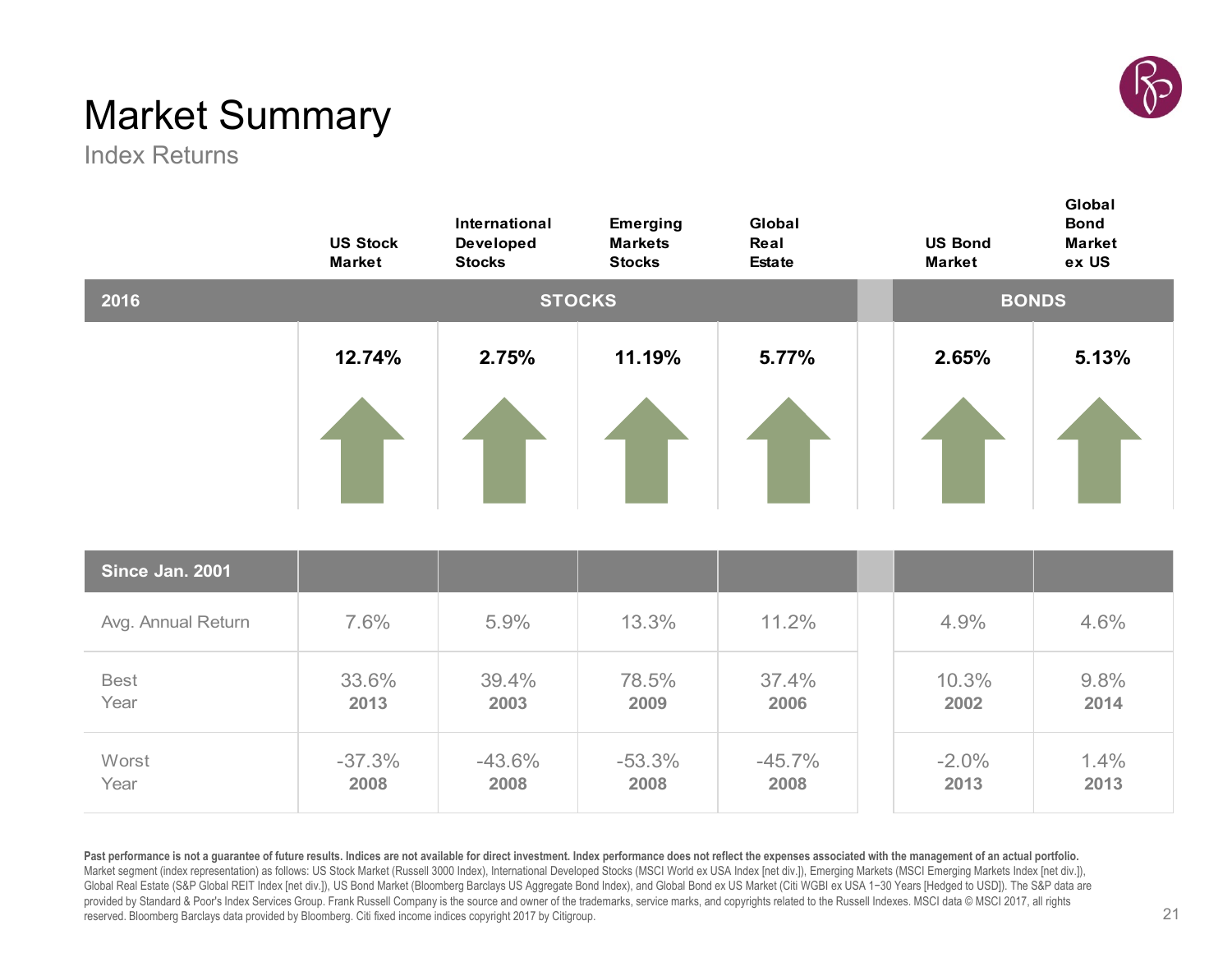### World Asset Classes



2016 Index Returns (%)

Looking at broad market indices, the US outperformed both non-US developed and emerging markets for the year. US and non-US real estate investment trusts (REITs) recorded positive returns but lagged the US and non-US equity markets.

The value effect was positive in the US, non-US, and emerging markets across all size ranges. Small caps outperformed large caps in the US and developed markets outside the US but underperformed in emerging markets.



Past performance is not a guarantee of future results. Indices are not available for direct investment. Index performance does not reflect the expenses associated with the management of an actual portfolio. The S&P data is provided by Standard & Poor's Index Services Group. Frank Russell Company is the source and owner of the trademarks, service marks, and copyrights related to the Russell Indexes. MSCI data © MSCI 2017, all rights reserved. Dow Jones data (formerly Dow Jones Wilshire) provided by Dow Jones Indices. Bloomberg Barclays data provided by Bloomberg. Treasury bills © Stocks, Bonds, Bills, and Inflation Yearbook™, Ibbotson Associates, Chicago (annually updated work by Roger G. Ibbotson and Rex A. Sinquefield).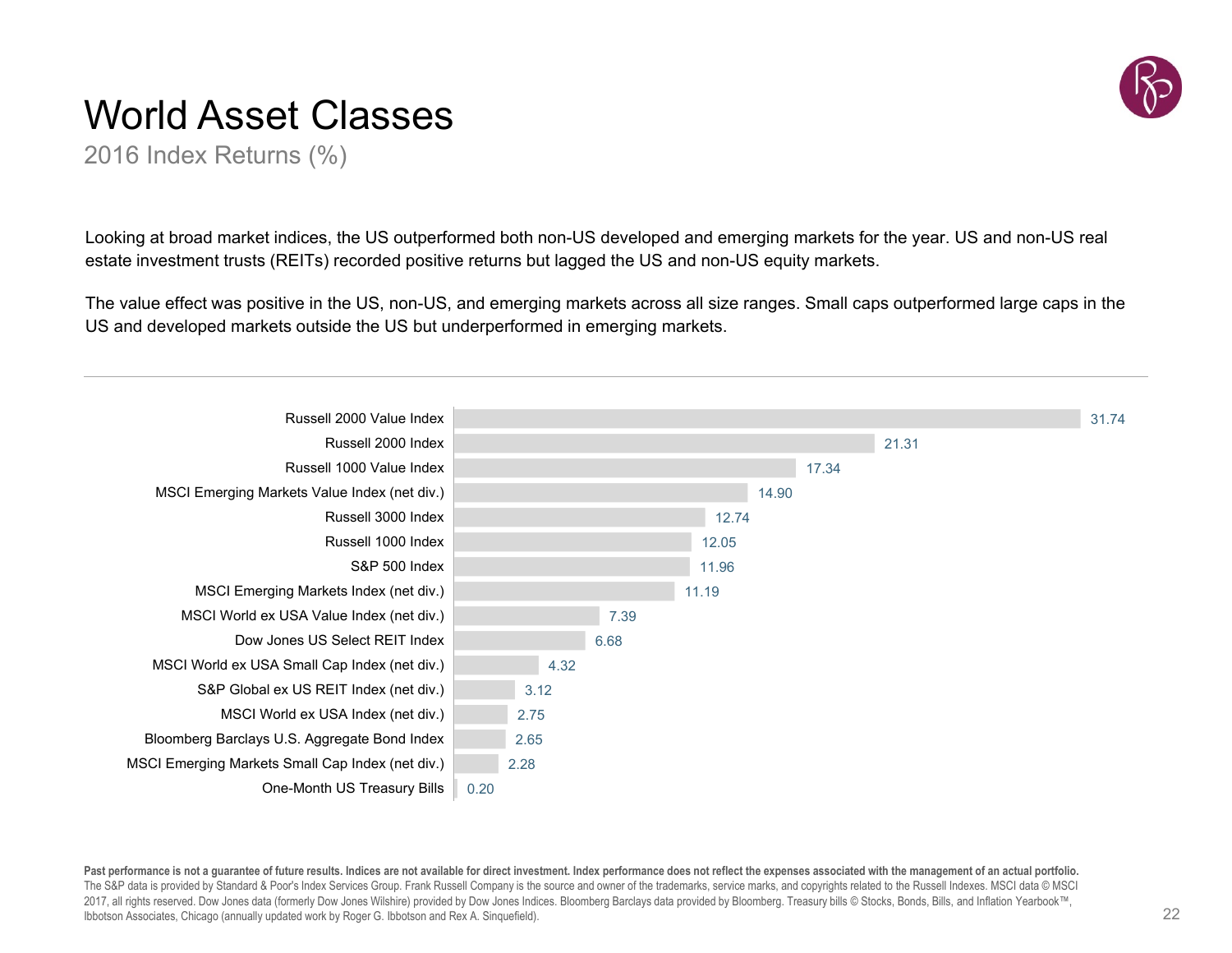

### US Stocks2016 Index Returns

The broad US equity market recorded positive performance for the year.

Value indices significantly outperformed growth indices in the US across all size ranges.

Small caps in the US outperformed large caps.



### World Market Capitalization—US **Period Returns (%)** <sup>P</sup> Period Returns (%)



| Period Returns (%) |        |          |          | * Annualized |
|--------------------|--------|----------|----------|--------------|
| <b>Asset Class</b> | 1 Year | 3 Years* | 5 Years* | 10 Years*    |
| Marketwide         | 12.74  | 8.43     | 14.67    | 7.07         |
| Large Cap          | 12.05  | 8.59     | 14.69    | 7.08         |
| Large Cap Value    | 17.34  | 8.59     | 14.80    | 5.72         |
| Large Cap Growth   | 7.08   | 8.55     | 14.50    | 8.33         |
| Small Cap          | 21.31  | 6.74     | 14.46    | 7.07         |
| Small Cap Value    | 31.74  | 8.31     | 15.07    | 6.26         |
| Small Cap Growth   | 11.32  | 5.05     | 13.74    | 7.76         |

Past performance is not a quarantee of future results. Indices are not available for direct investment. Index performance does not reflect the expenses associated with the management of an actual portfolio. Market segment (index representation) as follows: Marketwide (Russell 3000 Index), Large Cap (Russell 1000 Index), Large Cap Value (Russell 1000 Value Index), Large Cap Growth (Russell 1000 Growth Index), Small Cap (Russell 2000 Index), Small Cap Value (Russell 2000 Value Index), and Small Cap Growth (Russell 2000 Growth Index). World Market Cap represented by Russell 3000 Index, MSCI World ex USA IMI Index, and MSCI Emerging Markets IMI Index. Russell 3000 Index is used as the proxy for the US market. Frank Russell Company is the source and owner of the trademarks, service marks, and copyrights related to the Russell Indexes. MSCI data © MSCI 2017, all rights reserved.

### Ranked Returns (%)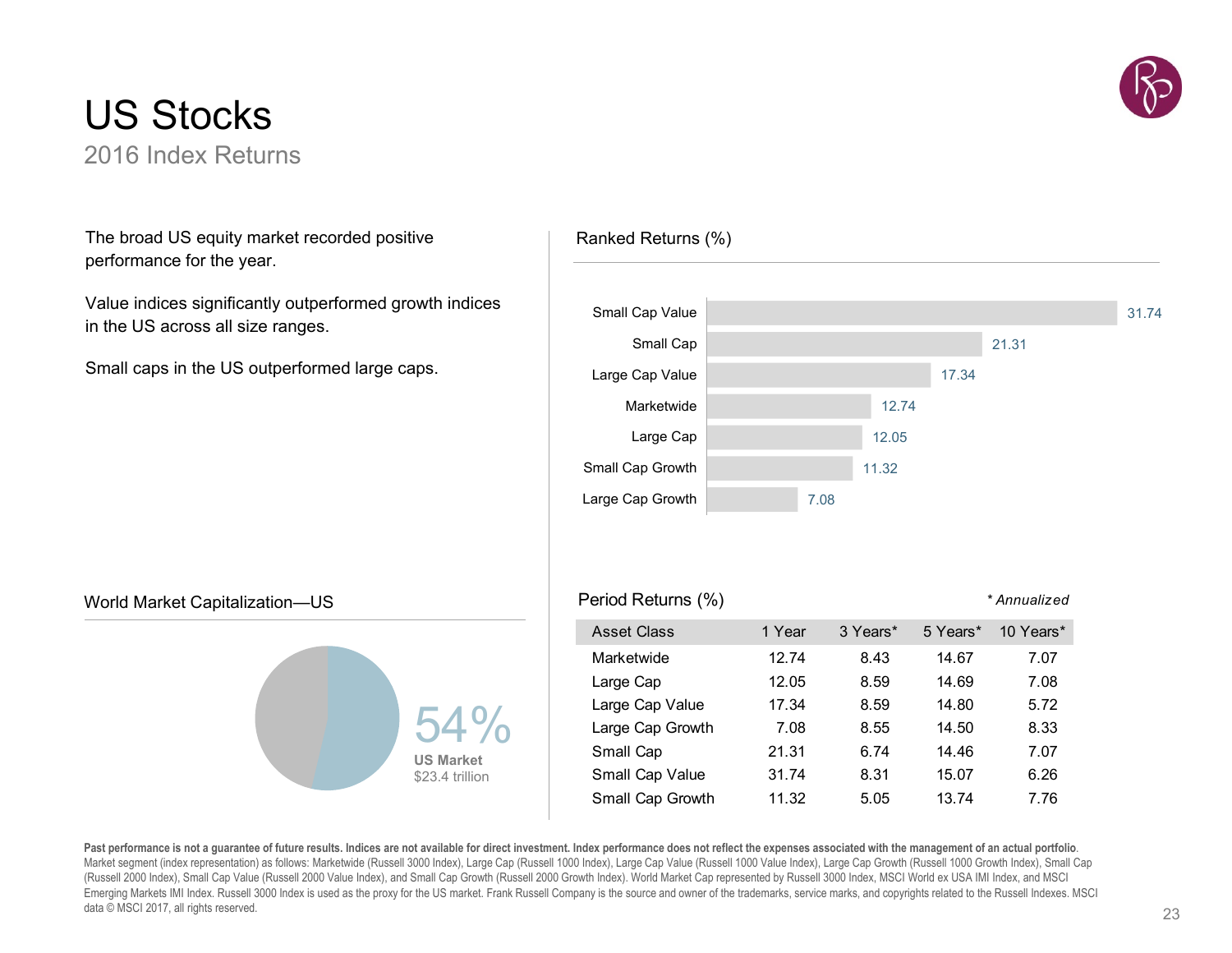## International Developed Stocks

2016 Index Returns

In US dollar terms, developed markets outside the US lagged both the US equity market and emerging markets indices for the year.

Small caps outperformed large caps in non-US developed markets.

Looking at broad market indices, the value effect was positive across all size ranges.



World Market Capitalization—International Developed

36%**International Developed Market** \$15.6 trillion



| Value              |         |          |          | 7.39         |
|--------------------|---------|----------|----------|--------------|
|                    |         |          |          |              |
| Small Cap          |         |          | 4.32     |              |
| Large Cap          |         |          | 2.75     |              |
|                    |         |          |          |              |
| Growth<br>$-1.87$  |         |          |          |              |
|                    |         |          |          |              |
|                    |         |          |          |              |
| Period Returns (%) |         |          |          | * Annualized |
| <b>Asset Class</b> | 1 Year  | 3 Years* | 5 Years* | 10 Years*    |
| Large Cap          | 2.75    | $-1.59$  | 6.07     | 0.86         |
| Small Cap          | 4.32    | 1.36     | 8.96     | 2.69         |
| Value              | 7.39    | $-2.12$  | 5.96     | 0.08         |
| Growth             | $-1.87$ | $-1.18$  | 6.08     | 1.56         |

Ranked Returns (%)

Past performance is not a quarantee of future results. Indices are not available for direct investment. Index performance does not reflect the expenses associated with the management of an actual portfolio. Market segment (index representation) as follows: Large Cap (MSCI World ex USA Index), Small Cap (MSCI World ex USA Small Cap Index), Value (MSCI World ex USA Value Index), and Growth (MSCI World ex USA Growth). All index returns are net of withholding tax on dividends. World Market Cap represented by Russell 3000 Index, MSCI World ex USA IMI Index, and MSCI Emerging Markets IMI Index. MSCI World ex USA IMI Index is used as the proxy for the International Developed market. MSCI data © MSCI 2017, all rights reserved.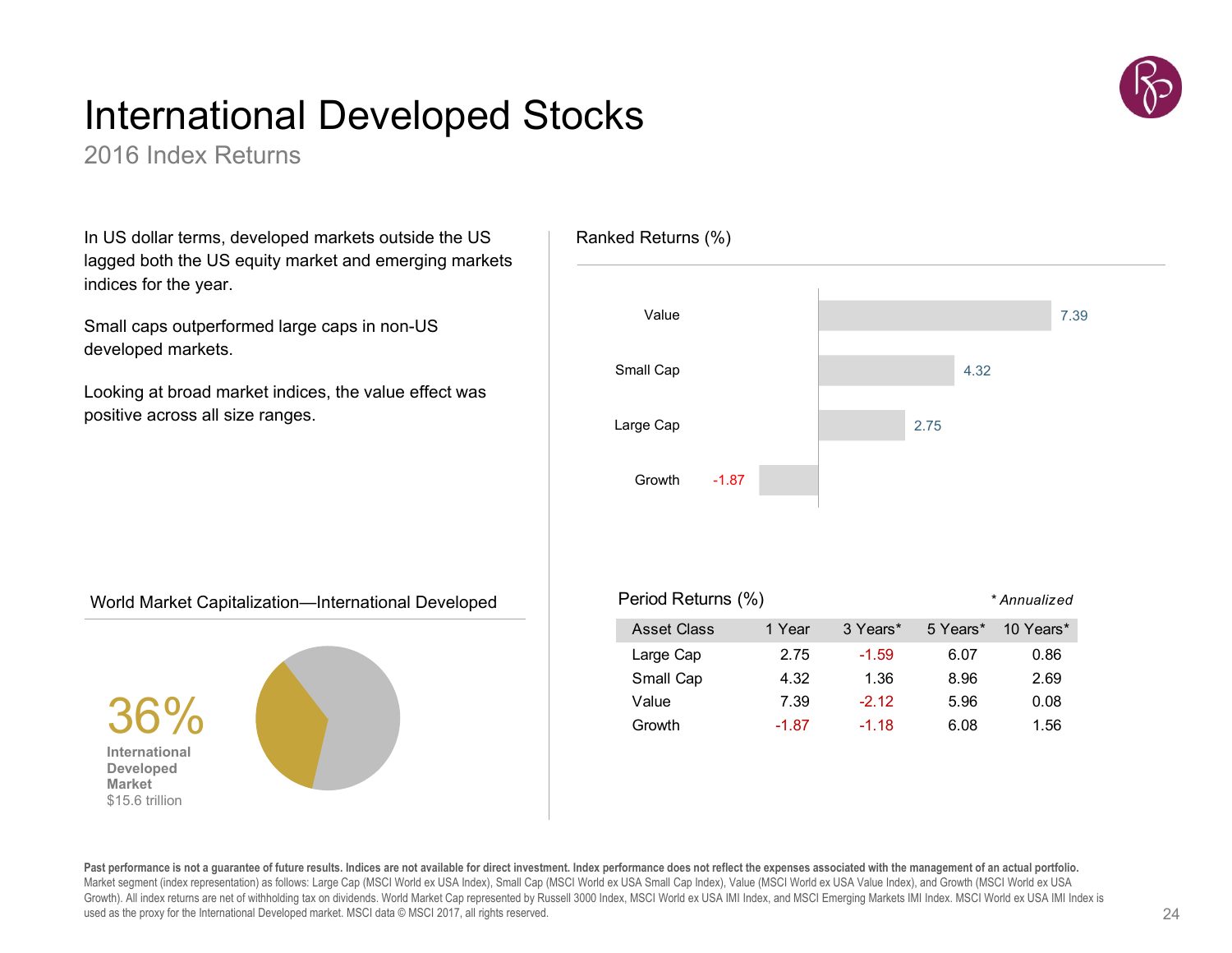### Emerging Markets Stocks

2016 Index Returns

In US dollar terms, emerging markets indices underperformed the US but outperformed developed markets outside the US for the year.

Looking at broad market indices, the value effect was positive across all size ranges.

Small caps underperformed large caps in emerging markets.





Past performance is not a guarantee of future results. Indices are not available for direct investment. Index performance does not reflect the expenses associated with the management of an actual portfolio. Market segment (index representation) as follows: Large Cap (MSCI Emerging Markets Index), Small Cap (MSCI Emerging Markets Small Cap Index), Value (MSCI Emerging Markets Value Index), and Growth (MSCI Emerging Markets Growth Index). All index returns are net of withholding tax on dividends. World Market Cap represented by Russell 3000 Index, MSCI World ex USA IMI Index, and MSCI Emerging Markets IMI Index. MSCI Emerging Markets IMI Index used as the proxy for the emerging market portion of the market. MSCI data © MSCI 2017, all rights reserved.



Ranked Returns for 2016 (%)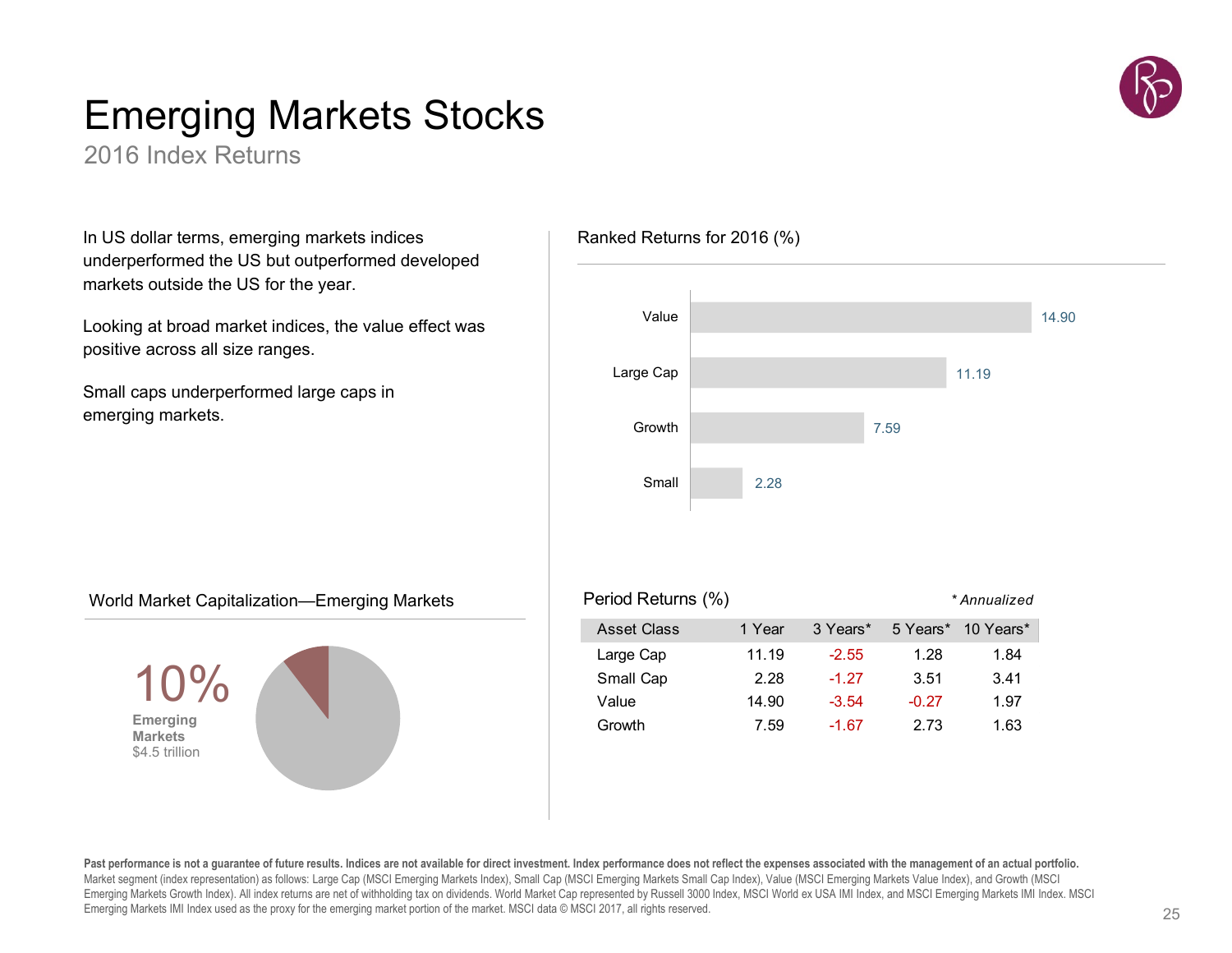### Select Country Performance

2016 Index Returns

Canada and Norway recorded the highest country performance in developed markets, while Israel and Denmark posted the lowest returns for the year. In emerging markets, Brazil and Russia posted the highest country returns, while Egypt and Mexico recorded the lowest performance.



#### Ranked Developed Markets Returns (%)



#### **Past performance is not a guarantee of future results. Indices are not available for direct investment. Index performance does not reflect the expenses associated with the management of an actual portfolio**. Country performance based on respective indices in the MSCI World ex US IMI Index (for developed markets), MSCI USA IMI Index (for US), and MSCI Emerging Markets IMI Index. All returns in USD and net of withholding tax on dividends. MSCI data © MSCI 2017, all rights reserved. UAE and Qatar have been reclassified as emerging markets by MSCI, effective May 2014.

Ranked Emerging Markets Returns (%)

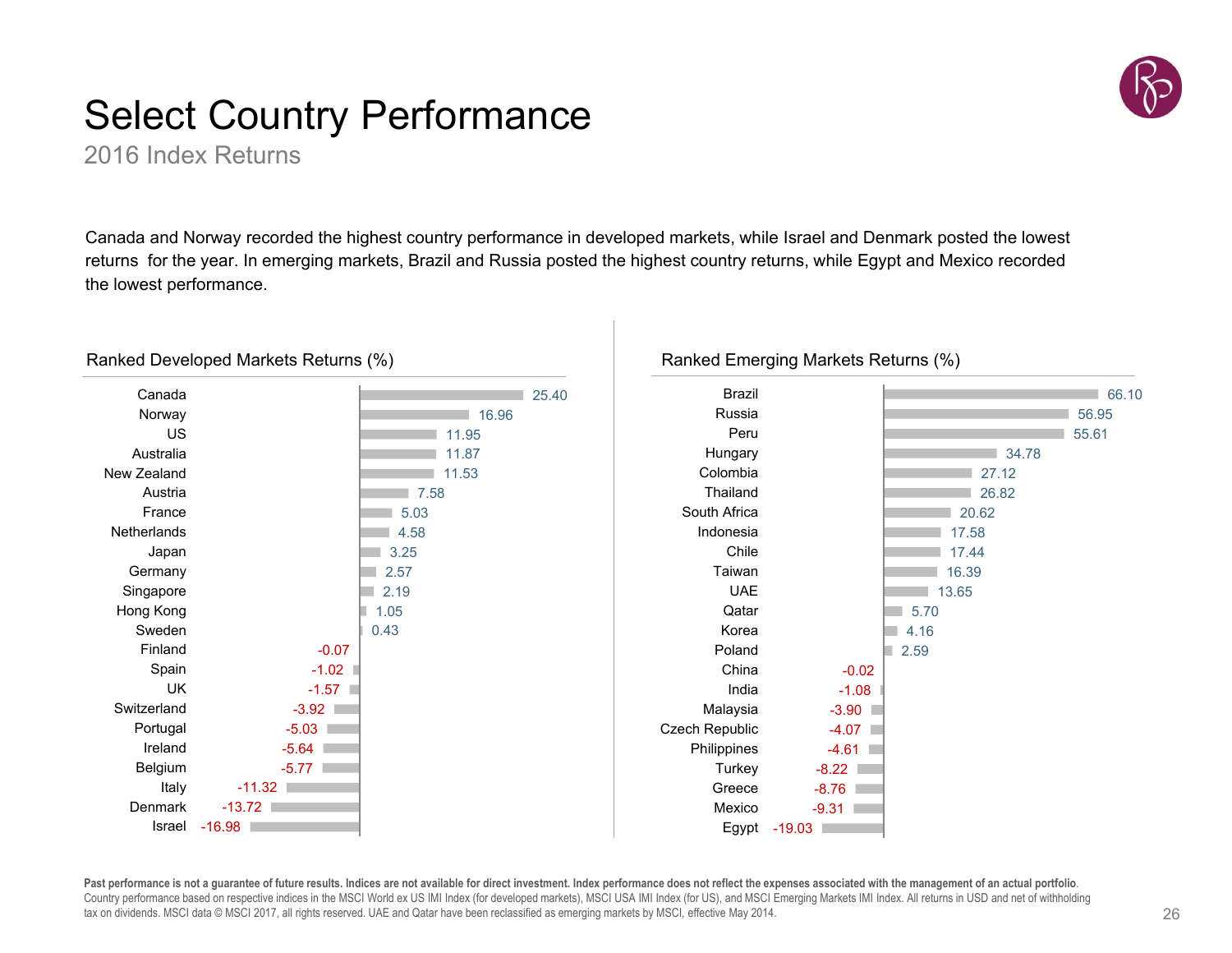

### Select Currency Performance vs. US Dollar 2016

Relative to the US dollar, currency returns were mixed for both the non-US developed and emerging markets. The best-performing currency in non-US developed markets was the Canadian dollar, while the British pound recorded the lowest performance. In emerging markets, the Brazilian real and the Russian ruble appreciated the most vs. the US dollar. The Egyptian pound lost more than half its value vs. the US dollar.



Past performance is not a guarantee of future results. Indices are not available for direct investment. Index performance does not reflect the expenses associated with the management of an actual portfolio. MSCI data © MSCI 2017, all rights reserved.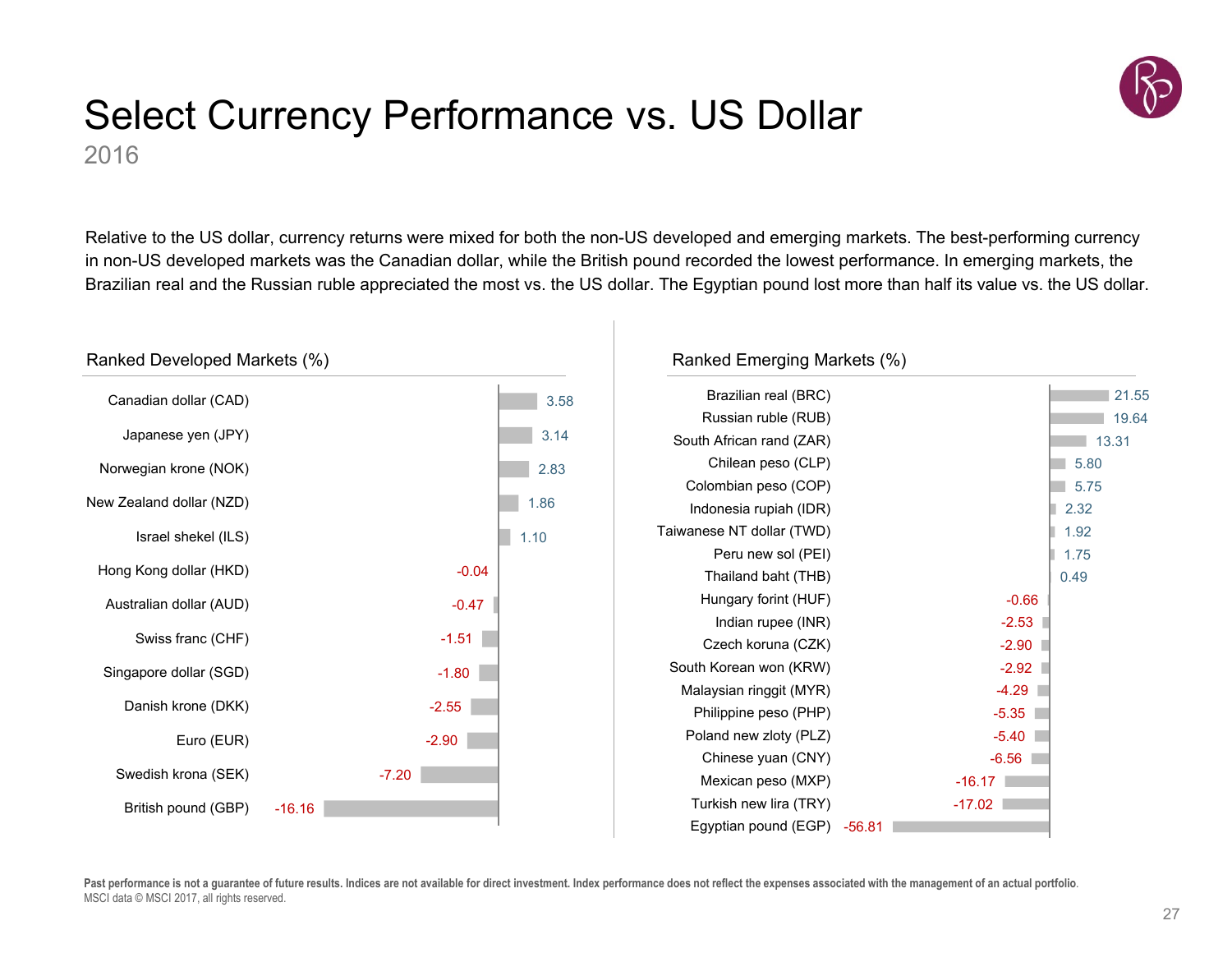

## Real Estate Investment Trusts (REITs)

2016 Index Returns

US and non-US REITs had positive performance for the year but lagged the broad equity market in both regions.



#### Total Value of REIT Stocks



Past performance is not a guarantee of future results. Indices are not available for direct investment. Index performance does not reflect the expenses associated with the management of an actual portfolio. Number of REIT stocks and total value based on the two indices. All index returns are net of withholding tax on dividends. Total value of REIT stocks represented by Dow Jones US Select REIT Index and the S&P Global ex US REIT Index. Dow Jones US Select REIT Index used as proxy for the US market, and S&P Global ex US REIT Index used as proxy for the World ex US market. Dow Jones US Select REIT Index data provided by Dow Jones ©. S&P Global ex US REIT Index data provided by Standard and Poor's Index Services Group © 2017.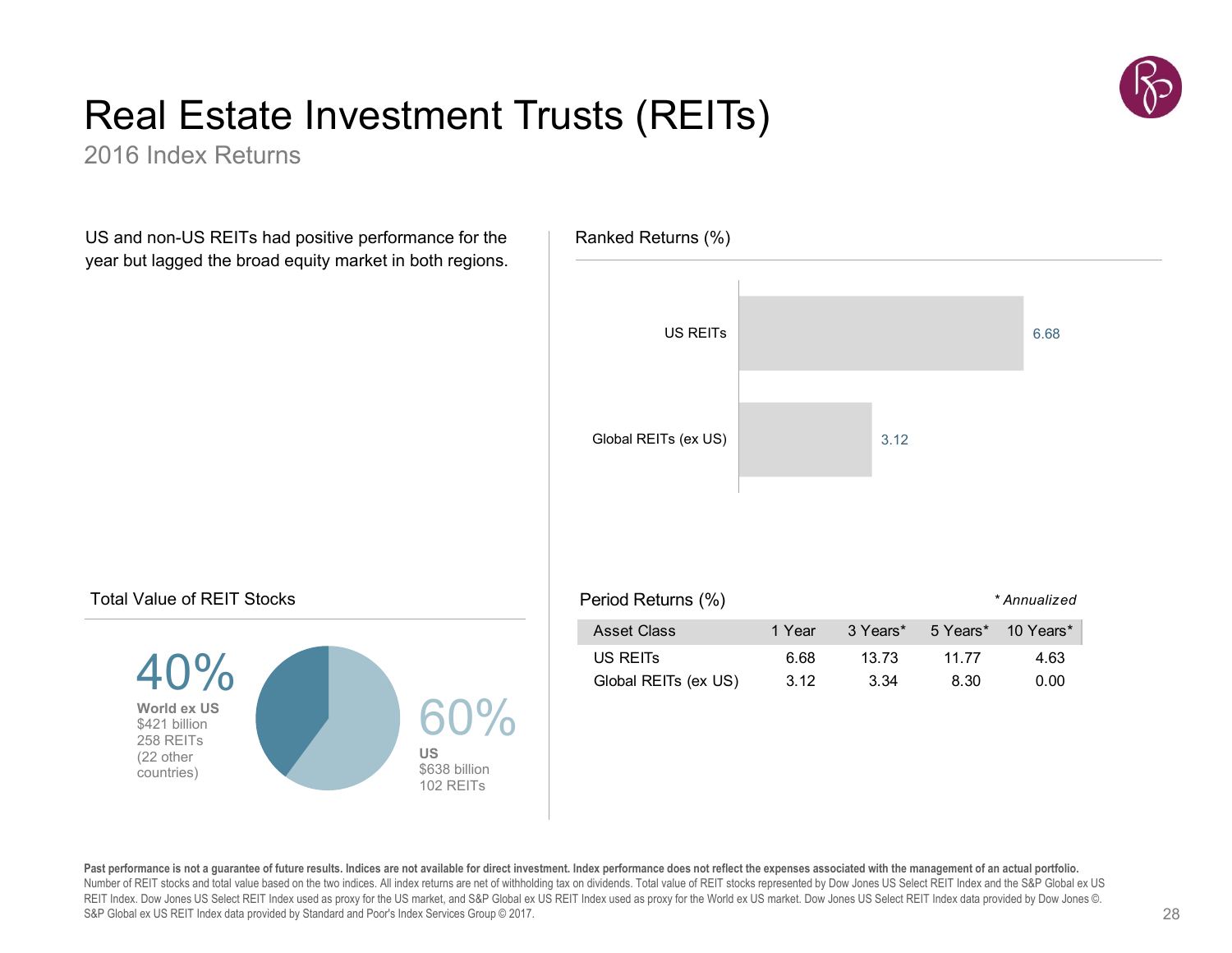#### Past performance is not a guarantee of future results. Index is not available for direct investment. Index performance does not reflect the expenses associated with the management of an actual portfolio. All index returns are net of withholding tax on dividends. Securities and commodities data provided by Bloomberg.

### **Commodities**

2016 Returns

The Bloomberg Commodity Index Total Return gained 11.77% in 2016.

Zinc was the strongest performer, posting a return of 56.94%. Heating oil and Brent oil followed with respective returns of 33.03% and 24.96%. Kansas wheat was the weakest performer for the year, falling 25.50%.

| Period Returns (%)<br>* Annualized |       |                 |       |                    |  |
|------------------------------------|-------|-----------------|-------|--------------------|--|
| Asset Class                        |       | 1 Year 3 Years* |       | 5 Years* 10 Years* |  |
| Commodities                        | 11 77 | $-11.26$        | -8.95 | $-5.58$            |  |

### Ranked Returns for Individual Commodities (%)